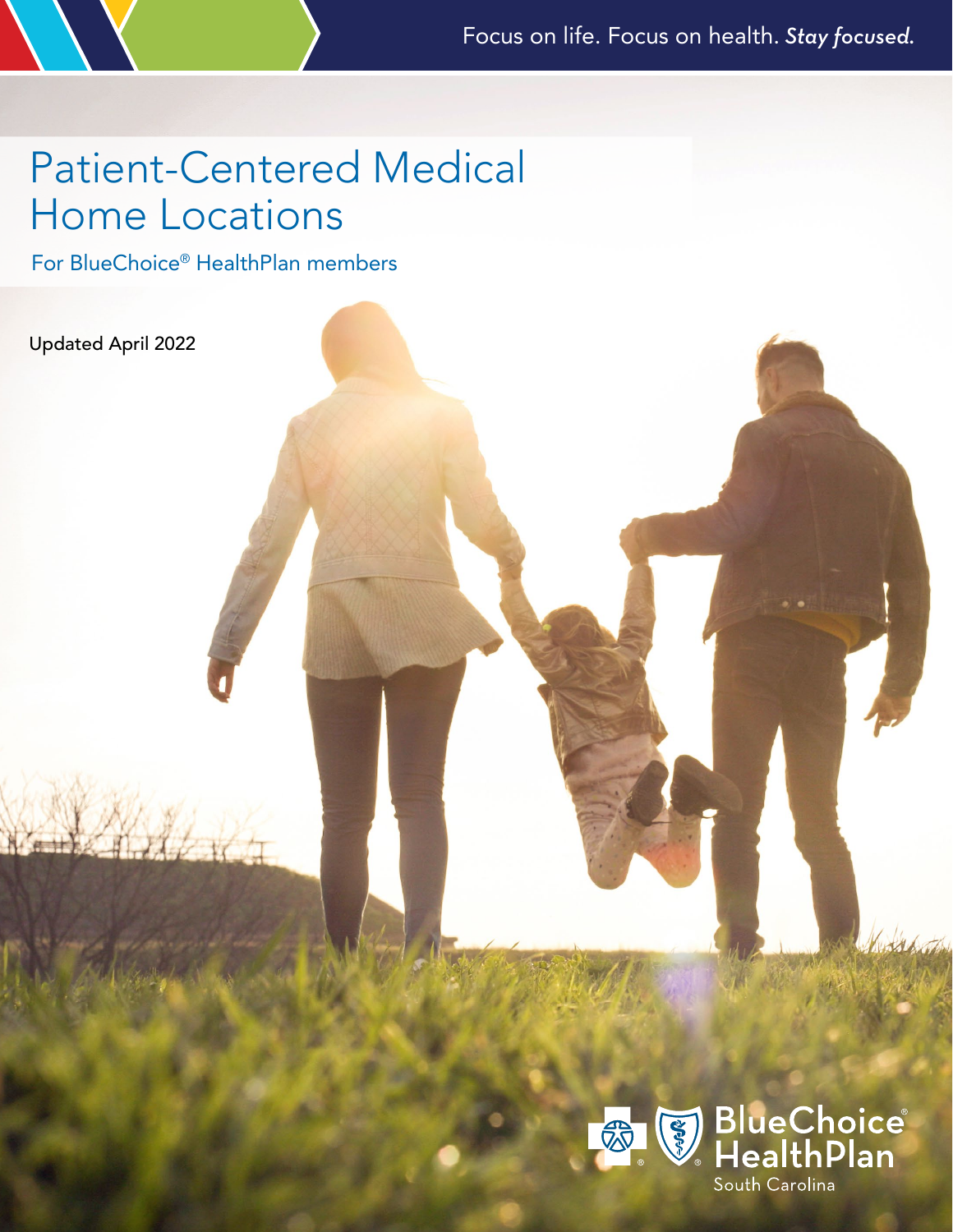# Patient-Centered Medical Home (PCMH) Locations

For the most recent PCMH listings by county, visit www.BlueChoiceSC.com.

# **Abbeville**

# **Carolina Health Centers Inc. –**

**Calhoun Falls Family Practice** 535 Jackson St. Calhoun Falls, SC 29628 864-418-8578

# **Due West Family Medicine**

6 College St., #638 Due West, SC 29639 864-379-2345

# **Family Medicine Associates**

901 W. Greenwood St., Ste. 9 Abbeville, SC 29620 864-366-9681

# **Aiken**

#### **Aiken Specialty Services** 209 Abbeville Ave. NW Aiken, SC 29801 803-306-1431

**Center for Primary Care**  131 Rinehart Way Aiken, SC 29803 803-335-2200

## **Center for Primary Care** 105 E. Hugh St. North Augusta, SC 29841 803-279-6800

## **Clyburn Center for Primary Care** 1000 Clyburn Place Aiken, SC 29801 803-380-7000

# **Clyburn Center for Primary Care – Margaret J. Weston** 1000 Clyburn Place Aiken, SC 29801

803-593-9283

# **Family Health Care**

120 Darlington Drive Aiken, SC 29803 803-641-1404

**Rural Health Services Inc. – Aiken**  4645 Augusta Road Beech Island, SC 29842 803-380-7000

#### **Tiffany Pediatrics**

215 Town Creek Road Aiken, SC 29803 803-508-7651

# **Allendale**

**Low Country Health Care System** 333 Revolutionary Trail Fairfax, SC 29827 803-632-2533

# **Anderson**

# **AnMed Health Anderson Family Medicine**

2000 E. Greenville St., Ste. 2000 Anderson, SC 29621 864-260-1590

# **AnMed Health Anderson Pediatrics**

2000 E. Greenville St., Ste. 3000 Anderson, SC 29621 864-224-1055

**AnMed Health Centerville Family Medicine** 1520 Whitehall Road Anderson, SC 29625 864-226-1899

**AnMed Health Child Health Center** 500 N. Fant St., Ste. C Anderson, SC 29621 864-225-7798

**Anmed Health Cornerstone Family Medicine**  801 E. Greenville St. Anderson, SC 29261 864-261-8000

**AnMed Health Daniel A. Keenan Jr., M.D.** 105 Buford Ave. Anderson, SC 29261 864-225-3316

**AnMed Health Family Medicine Center** 2000 E. Greenville St., Ste. 3700 Anderson, SC 29621 864-512-1475

**AnMed Health Honea Path Family Medicine** 21 S. Shirley Ave.

Honea Path, SC 29654 864-369-0552

# **AnMed Health Internal Medicine**

2000 E. Greenville St., Ste. 2300 Anderson, SC 29261 864-512-5780

# **AnMed Health Internal Medicine Associates**

2000 E. Greenville St., Ste. 3850 Anderson, SC 29261 864-716-6024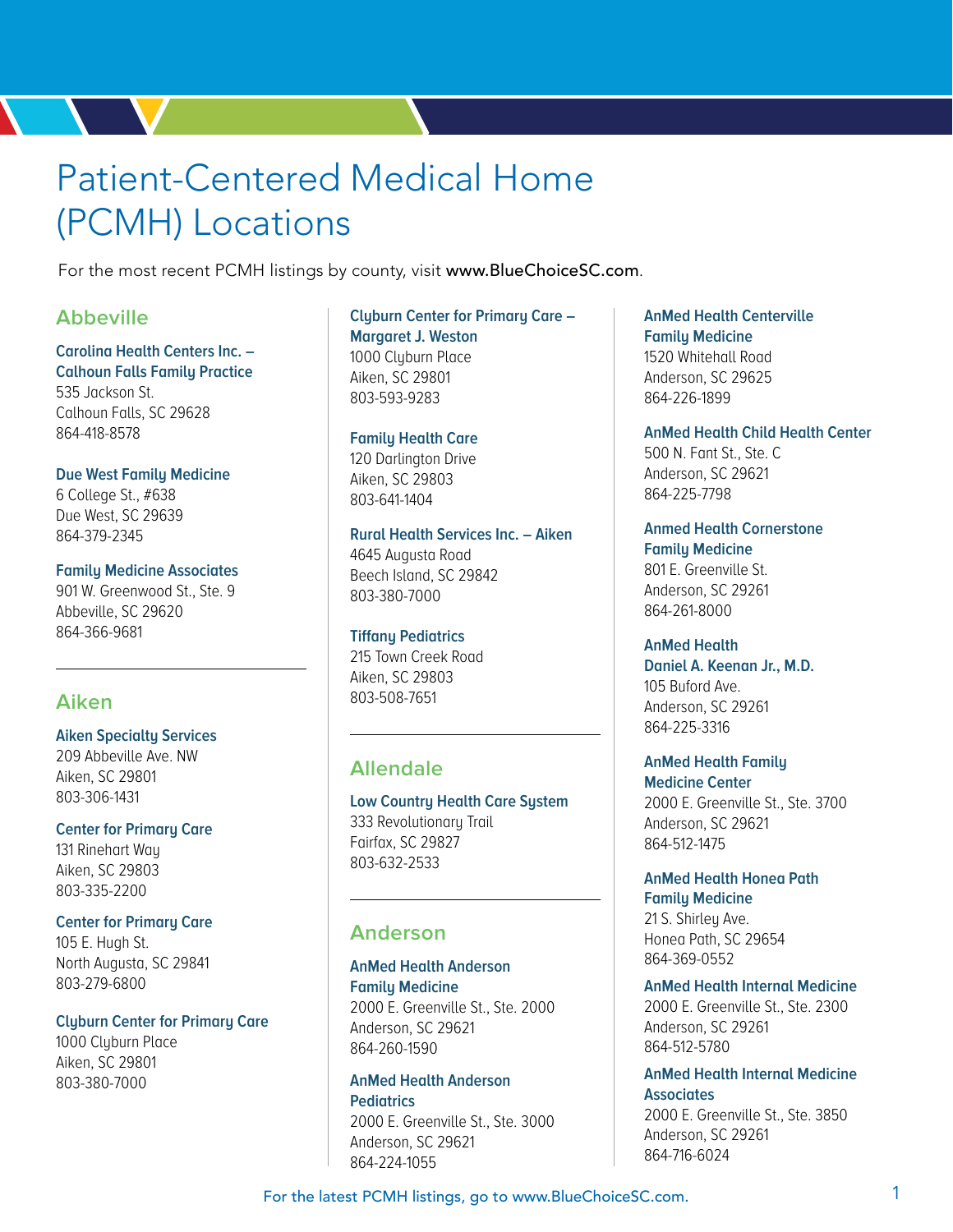#### **AnMed Health Iva Family Medicine**

331 Antreville Highway Anderson, SC 29655 864-348-6122

#### **AnMed Health Lakeside Family Medicine**

4120 Highway 24 Anderson, SC 29626 864-224-4003

# **AnMed Health Pediatric Associates**

705 N. Fant St. Anderson, SC 29621 864-226-3484

#### **AnMed Health Pendleton Family Medicine**

1005 Meehan Way Pendleton, SC 29670 864-646-7522

#### **AnMed Health Williamston Family Medicine**

16 Roberts Blvd. Williamston, SC 29697 864-847-7323

## **AnMed Health Wren Family Medicine** 6650 Highway 81 N. Piedmont, SC 29673

864-512-5910

#### **Family & Internal Medicine – Powdersville**

15 Roe Road Greenville, SC 29611 864-295-2308

# **Heritage Pediatrics & Internal Medicine – Wren** 1115 Wren School Road

Piedmont, SC 29673 864-859-0740

**Parkside Pediatrics PA – Powdersville** 30 Halter Road Piedmont, SC 29673 864-272-0388

# **Piedmont Family Practice**

115 Beattie Park Road Piedmont, SC 29673 864-845-3331

#### **Powdersville Family Practice** 10701 Anderson Road Easley, SC 29642 864-295-2500

**Powdersville Primary Care** 

209 Enterprise Drive Easley, SC 29642 864-365-0290

## **Primary Care Associates**

2000 E. Greenville St., Ste. 1600 Anderson, SC 29621 864-226-9193

# **Primary Care Associates**

726 Anderson St. Belton, SC 29627 864-226-9193

# **The Children's Medical Center – Powdersville**

112 Commons Blvd. Piedmont, SC 29673 864-295-8811

# **Bamberg**

**Bamberg Family Practice** 450 North St. Bamberg, SC 29003 803-245-5168

# **Bamberg Specialty Services**

185 McGee St. Bamberg, SC 29003 803-956-6100

# **Denmark Medical Center**

1241 Solomon Blatt Blvd. Denmark, SC 29042 803-793-4282

**Padgett Family Practice** 526 North St. Bamberg, SC 29003 803-245-2433

## **Prisma Health Pediatric Associates – Powdersville** 207 Three Bridges Road

Greenville, SC 29611 864-220-1110

**RMC Primary Care – Bamberg** 498 North St. Bamberg, SC 29003 803-245-5144

# **Barnwell**

**Barnwell Family Medicine** 86 Wren St. Barnwell, SC 29812 803-259-5762

**Barnwell Family Specialty Services** 124 Wren St. Barnwell, SC 29812 803-259-5762

**Barnwell Pediatrics**

10706 Marlboro Ave. Barnwell, SC 29812 803-259-5762

**Family Medical Center of Blackville** 130 Baker St. N. Blackville, SC 29817 803-284-1045

**Williston Family Medicine** 13649 Church St. Williston, SC 29853 803-266-0060

# **Beaufort**

**Beaufort County Memorial Hospital** 1 Burnt Church Road, Ste. A-B Bluffton, SC 29910 843-706-2185

**Beaufort County Memorial Hospital** 989 Ribaut Road, Ste. 370 Beaufort, SC 29902 843-522-5995

**Beaufort-Jasper-Hampton Comprehensive Health Services Inc. – Chelsea** 719 Okatie Highway Okatie, SC 29909 843-987-7400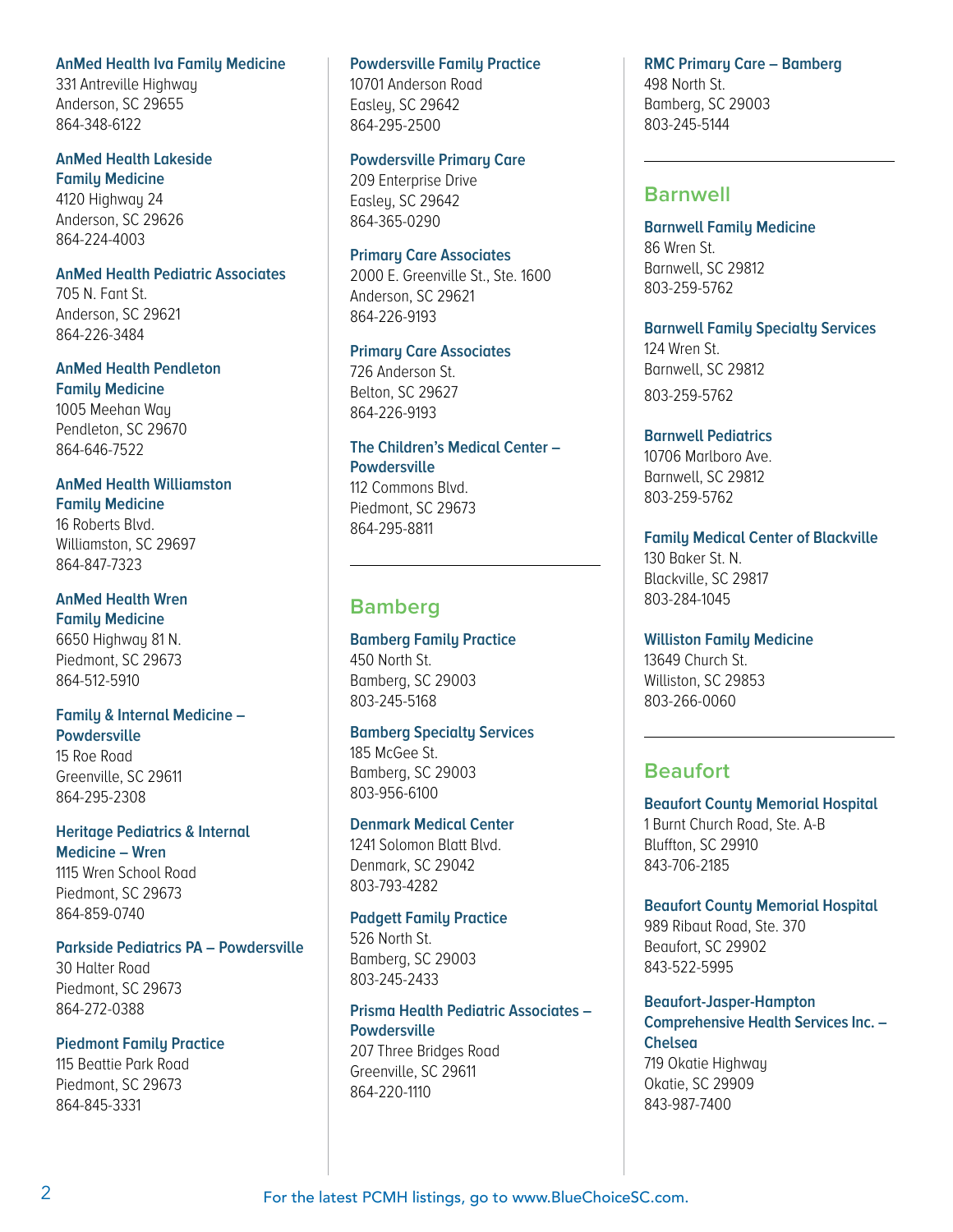#### **Beaufort-Jasper-Hampton Comprehensive Health Services Inc. – Port Royal**

1320 Ribaut Road Port Royal, SC 29935 843-986-0900

# **Beaufort-Jasper-Hampton Comprehensive Health Services Inc. – Sheldon**

211 Paige Point Road Sheldon, SC 29941 843-987-7400

#### **Beaufort-Jasper-Hampton Comprehensive Health Services Inc. – St. Helena**

6315 Jonathan Francis Sr. Road Saint Helena Island, SC 29920 843-987-7400

# **Beaufort Memorial Bluffton Primary Care**

11 Arley Way, Ste. 201 Bluffton, SC 29910 843-706-8690

## **Beaufort Memorial Lady's Island**

117 Sea Island Parkway Beaufort, SC 29907 843-522-7240

#### **Beaufort Memorial Lowcountry Medical Group**

300 Midtown Drive Beaufort, SC 29906 843-770-0404

## **Beaufort Memorial Palmetto Medical Group** 4818 Bluffton Parkway

Bluffton, SC 29910 843-706-0600

# **Main Street Medical**

93 Main St. Hilton Head Island, SC 29926 843-681-3777

# **Beaufort Memorial Primary Care**

989 Ribaut Road, Ste. 260 Beaufort, SC 29902 843-522-7600

# **Main Street Medical**

93 Main St. Hilton Head Island, SC 29926 843-681-3777

# **Palmetto Pediatrics of the Lowcountry**

23 Main St., Ste. 301 Hilton Head Island, SC 30006 843-342-5437

## **Palmetto Pediatrics of the Lowcountry**

4 Okatie Center Blvd. S., Ste. 201 Okatie, SC 29909 843-706-3206

# **Sea Island Pediatrics PA**

2403 Allison Road Beaufort, SC 29902 843-524-1078

# **Berkeley**

# **Berkeley Family Practice**

2061 Highway 52 Moncks Corner, SC 29461 843-761-8800

## **Cane Bay Primary Care**

1724 State Road, Ste. 6-B Summerville, SC 29486 843-606-7100

# **Fetter Health Care Network**

1681 Old Highway 6 Cross, SC 29436 843-753-2334

# **Goose Creek Family Practice**

149 St. James Ave. Goose Creek, SC 29445 843-553-0526

# **Hope Clinic LLC**

110 Executive Park Way Moncks Corner, SC 29461 843-725-4673

# **Liberty Doctors**

137 Cedar Drive St. Stephen, SC 29479 843-567-4000

# **Liberty Doctors LLC**

110 Springhall Drive, Ste. A Goose Creek, SC 29445 843-973-8502

# **Liberty Doctors LLC – Carolina Family Medicine**

100 Springhall Drive Goose Creek, SC 29445 843-572-8201

# **Liberty Doctors – Daniel Island**

297 Seven Farms Drive, Ste. 202 Daniel Island, SC 29492 843-936-4470

## **MUSC Children's Health University**

109 W. Main St. Moncks Corner, SC 29461 843-876-0444

#### **MUSC Health Primary Care – Carnes Crossroads**

2000 1st Ave. Summerville, SC 29486 843-876-7930

# **MUSC Physicians PCP – Daniel Island**

864 Island Park Drive, Ste. 101 Daniel Island, SC 29492 843-876-7975

# **Neighbors Pediatrics**

105 Springhall Drive Goose Creek, SC 29445 843-766-6308

# **Palmetto Primary Care Physicians**

3495 Iron Horse Road Ladson, SC 29546 843-793-5970

843-302-8840

# **Palmetto Primary Care Physicians**

7 S. Alliance Drive, Ste. 211B Goose Creek, SC 29445 843-553-4383

# **Palmetto Primary Care Physicians**  5500 Front St., Ste. 240 Summerville, SC 29486

**Palmetto Primary Care Physicians**  119 Springhall Drive Goose Creek, SC 29445 843-266-2520

#### **Palmetto Primary Care Physicians – Bonneau** 1401 Main St. Bonneau, SC 29431 843-825-3404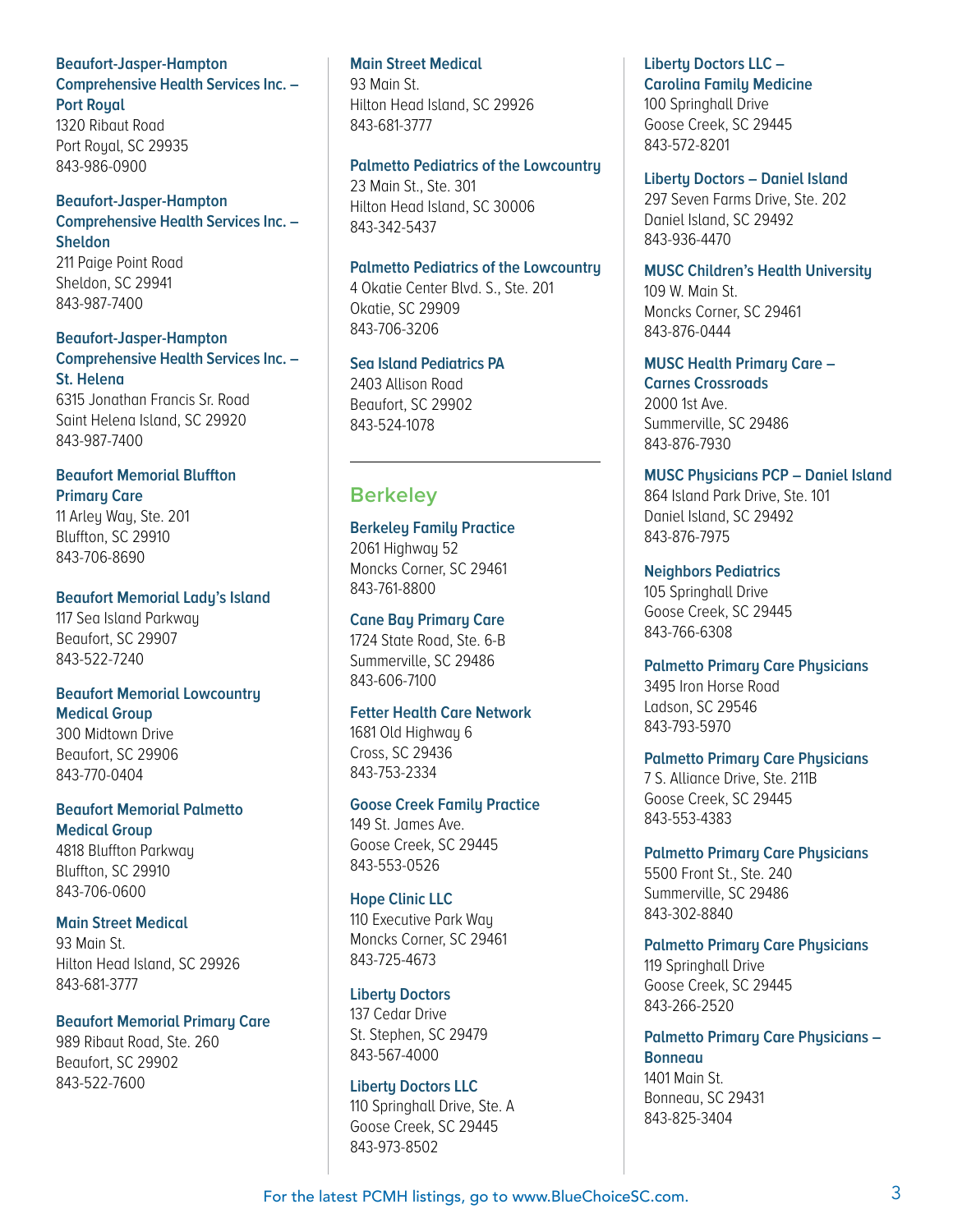# **Palmetto Primary Care Physicians – Crowfield**

7 S. Alliance Drive, Ste. 201-A Goose Creek, SC 29445 843-553-4383

# **Physicians – Daniel Island**

899 Island Park Drive, Ste. 200 Daniel Island, SC 29492 843-856-6402

## **Palmetto Primary Care Physicians – Live Oak**

401 N. Live Oak Drive, Ste. B Moncks Corner, SC 29461 843-761-7884

# **Palmetto Primary Care Physicians – Moncks Corner**

115 Executive Parkway Moncks Corner, SC 29461 843-761-2815

# **Palmetto Primary Care Physicians – Springhall**

110 Springhall Drive, Ste. A Goose Creek, SC 29445 843-266-2520

# **Palmetto Primary Care Physicians –**

**St. Stephen** 104 Funk Ave. St. Stephen, SC 29479 843-567-3206

# **Roper St. Francis Physician Partners**

730 Stony Landing Road, Ste. 100 Moncks Corner, SC 29461 843-761-6556

#### **Roper St. Francis Physician Partners** 1112 N. Main St. Summerville, SC 29483 843-212-8080

**Sweetgrass Pediatrics**

2016 1st Ave. Summerville, SC 29486 843-873-4545

## **Sweetgrass Pediatrics – Moncks Corner**

401 N. Live Oak Drive Moncks Corner, SC 29461 843-761-2910

# **Calhoun**

# **St. Matthews Family Practice**

725 Harry C. Raysor Drive St. Matthews, SC 29135 803-874-3902

## **St. Matthews Medical Center**

558 Chestnut St. St. Matthews, SC 29135 803-874-2006

# **Charleston**

# **Associates in Internal Medicine**

615 Wesley Drive, Ste. 200 Charleston, SC 29407 843-571-6880

## **Charleston Internal Medicine**

537 Folly Road Charleston, SC 29412 843-406-4948

## **Charles Towne Pediatrics**

3800 Faber Place Drive N. Charleston, SC 29405 843-747-4647

## **Coastal Pediatric Associates – James Island**

776 Daniel Ellis Drive, Ste. 2-A Charleston, SC 29412 843-795-8100

#### **Coastal Pediatric Associates – Mt. Pleasant**

1952 Long Grove Drive, Ste. 202 Mt. Pleasant, SC 29464 843-971-2992

## **Coastal Pediatric Associates – West Ashley**

2067 Charlie Hall Blvd. Charleston, SC 29414 843-573-2535

# **Dr. Heather Dawson**

6518 Dorchester Road, Ste. B N. Charleston, SC 29418 843-767-3323

#### **Eagle Landing Adult Medicine**

2075 Eagle Landing Blvd. N. Charleston, SC 29406 843-797-5747

# **East Cooper Family Practice**

180 Wingo Way, Ste. 207 Mt. Pleasant, SC 29464 843-884-5101

## **East Cooper Internal Medicine**

180 Wingo Way, Ste. 306 Mt. Pleasant, SC 29464 843-884-1777

# **Fetter Health Care Network**

51 Nassau St. Charleston, SC 29403 843-722-4112

## **Fetter Health Care Network**

3627 Maybank Highway Johns Island, SC 29455 843-628-0284

## **Fetter Health Care Network**

5225 Highway 165 Hollywood, SC 29449 843-889-2272

# **Generations Pediatrics and**

**Internal Medicine** 1483 Tobias Gadson Blvd., Suite #101 Charleston, SC 29407 843-405-1110

# **Hope Clinic LLC**

5880 Rivers Ave. N. Charleston, SC 29406 843-725-4673

#### **Island Internal Medicine**

325 Folly Road, Ste. 102-B Charleston, SC 29412 843-762-2323

#### **James Island Medical Care**

325 Folly Road, Ste. 102-A Charleston, SC 29412 843-762-1440

#### **Liberty Doctors LLC**

418 Folly Road Charleston, SC 29412 843-795-5362

# **Liberty Doctors LLC**

2270 Ashley Crossing Drive, Ste. 165 Charleston, SC 29414 843-936-4455

# **Liberty Doctors LLC**

21 Gamecock Ave., Ste. E Charleston, SC 29407 843-763-9664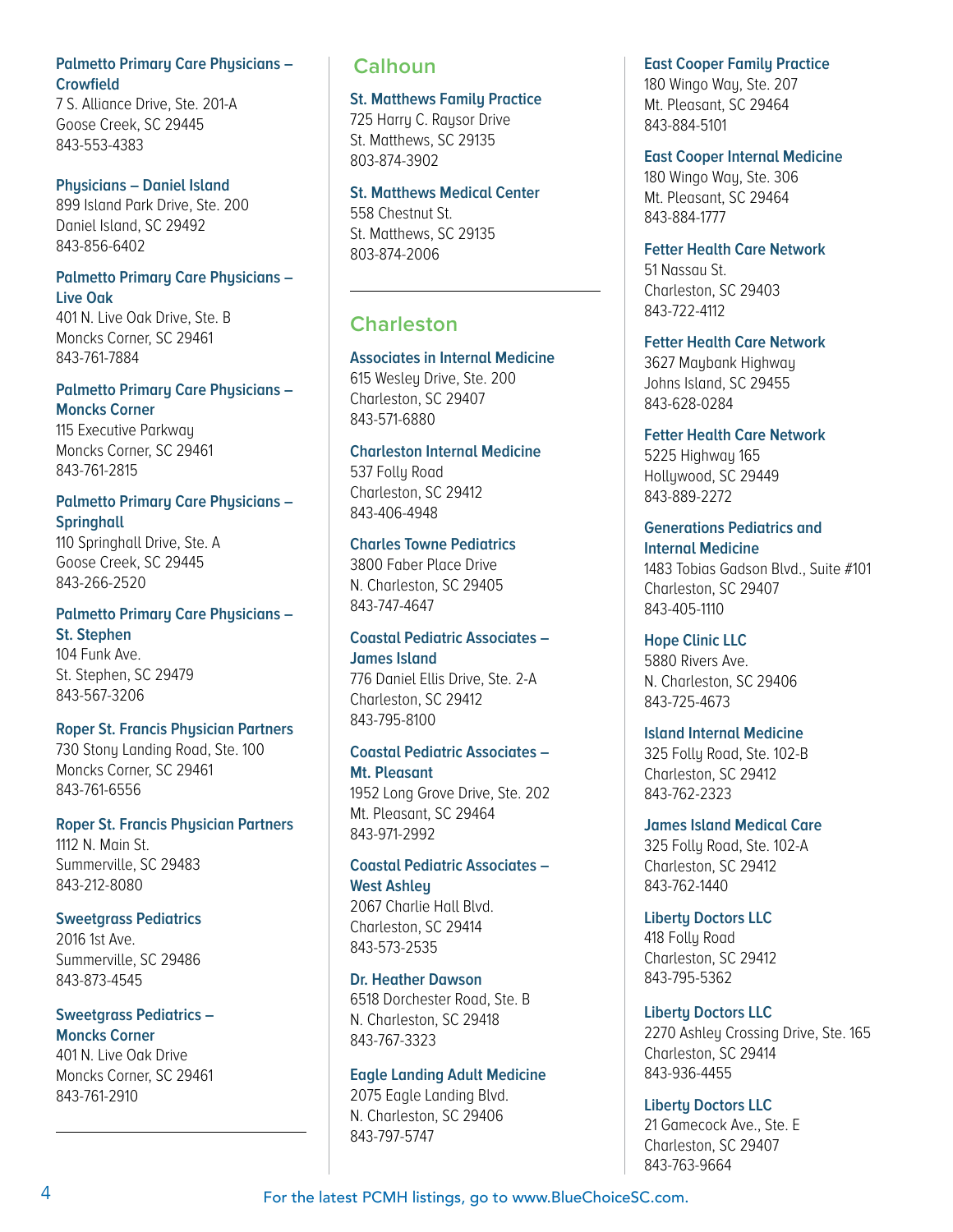#### **Liberty Doctors LLC – Charleston Adult & Geriatrics**

2175 Ashley Phosphate Road, Ste. D N. Charleston, SC 29406 843-764-0770

#### **Moreland Internal Medicine**

615 Wesley Drive, Ste. 300 Charleston, SC 29407 843-266-4400

**Mt. Pleasant Family Practice** 1400 Hospital Drive Mt. Pleasant, SC 29464 843-884-1341

# **Mt. Pleasant Pediatrics PA**

1041 Johnnie Dodds Blvd., #5A Mount Pleasant, SC 29464 843-881-0007

**MUSC Health MDVIP – Kiawah Island** 1003 Landfall Way Johns Island, SC 29455 843-768-0888

# **MUSC Health Primary Care – Ben Sawuer**

1440 Ben Sawyer Blvd., Ste. 1109 Mt. Pleasant, SC 29464 843-876-8333

# **MUSC Health Primary Care – Coosaw**

8471 Resolute Way, Ste. 102 N. Charleston, SC 29420 843-876-2879

# **MUSC Health Primary Care –**

**Martello** 490 Martello Drive Charleston, SC 29412 843-876-1139

# **MUSC Health Primary Care –**

**N. Charleston** 8992 University Blvd., Ste. 300 N. Charleston, SC 29406 843-876-8555

# **MUSC Health Primary Care – Park West**

1113 Park West Blvd. Mt. Pleasant, SC 29466 843-876-1445

# **MUSC Health Primary Care – Peninsula**

1208 Two Island Court Mt. Pleasant, SC 29466 843-792-6500

# **MUSC Health Primary Care – Sweetgrass**

1208 Two Island Court Mt. Pleasant, SC 29466 843-884-6653

#### **MUSC Health Primary Care – West Ashley**

2075 Charlie Hall Blvd., Ste. B Charleston, SC 29414 843-876-3151

## **MUSC Health University Family**

**Medicine – Ellis Oak** 650 Ellis Oak Drive Charleston, SC 29412 843-792-3451

# **MUSC Health University Family**

**Medicine – Rutledge Tower** 30 Bee St., Ste. 210 Charleston, SC 29425 843-792-3451

# **MUSC Health University Internal Medicine – East Cooper**

1600 Midtown Ave. Mt. Pleasant, SC 29464 843-876-8282

# **MUSC Health University Internal**

**Medicine – Rutledge Tower** 135 Rutledge Ave., 8th Floor Charleston, SC 29425 843-792-1414

# **MUSC Physicians Primary Care**

2060 Sam Rittenberg Blvd. Charleston, SC 29407 843-876-3151

# **MUSC Physicians**

171 Ashley Ave. Charleston, SC 29425 843-792-1414

# **MUSC Physicians Department of Adolescent Medicine**

2250 Mall Drive North Charleston, SC 29425 843-792-1414

#### **MUSC Physicians Department of General Pediatrics**

2250 Mall Drive North Charleston, SC 29425 843-876-0444

# **MUSC Physicians Pediatric**

**Medical Home** 2250 Mall Drive North Charleston, SC 29406 843-876-0444

# **MUSC Physicians Department of**

**Internal Medicine** 2450 Dantzler Drive North Charleston, SC 29406 843-792-1414

## **Neighbors Pediatrics**

1818 Remount Road Charleston, SC 29406 843-766-6308

# **Neighbors Pediatrics**

1871 Savage Road Charleston, SC 29407 843-766-6308

# **Palmetto Primary Care Physicians**

3030 Ashley Town Center Drive, #102A Charleston, SC 29414 843-258-4994

#### **Palmetto Primary Care Physicians** 1200 Two Island Court, Unit E Mount Pleasant, SC 29466 854-44-7676

**Palmetto Primary Care Physicians – Folly Office** 776 Daniel Ellis Drive, Ste. 1-B Charleston, SC 29412 843-795-0300

# **Palmetto Primary Care Physicians – Trident**

9313 Medical Plaza Drive, Ste. 202 Charleston, SC 29406 843-572-1200

# **Park West Family Practice**

3510 N. Highway 17, Ste. 320 Mt. Pleasant, SC 29466 843-971-3361

# **Roper St. Francis Express Care**

5070 International Blvd., Ste. 131 N. Charleston, SC 29405 843-763-7906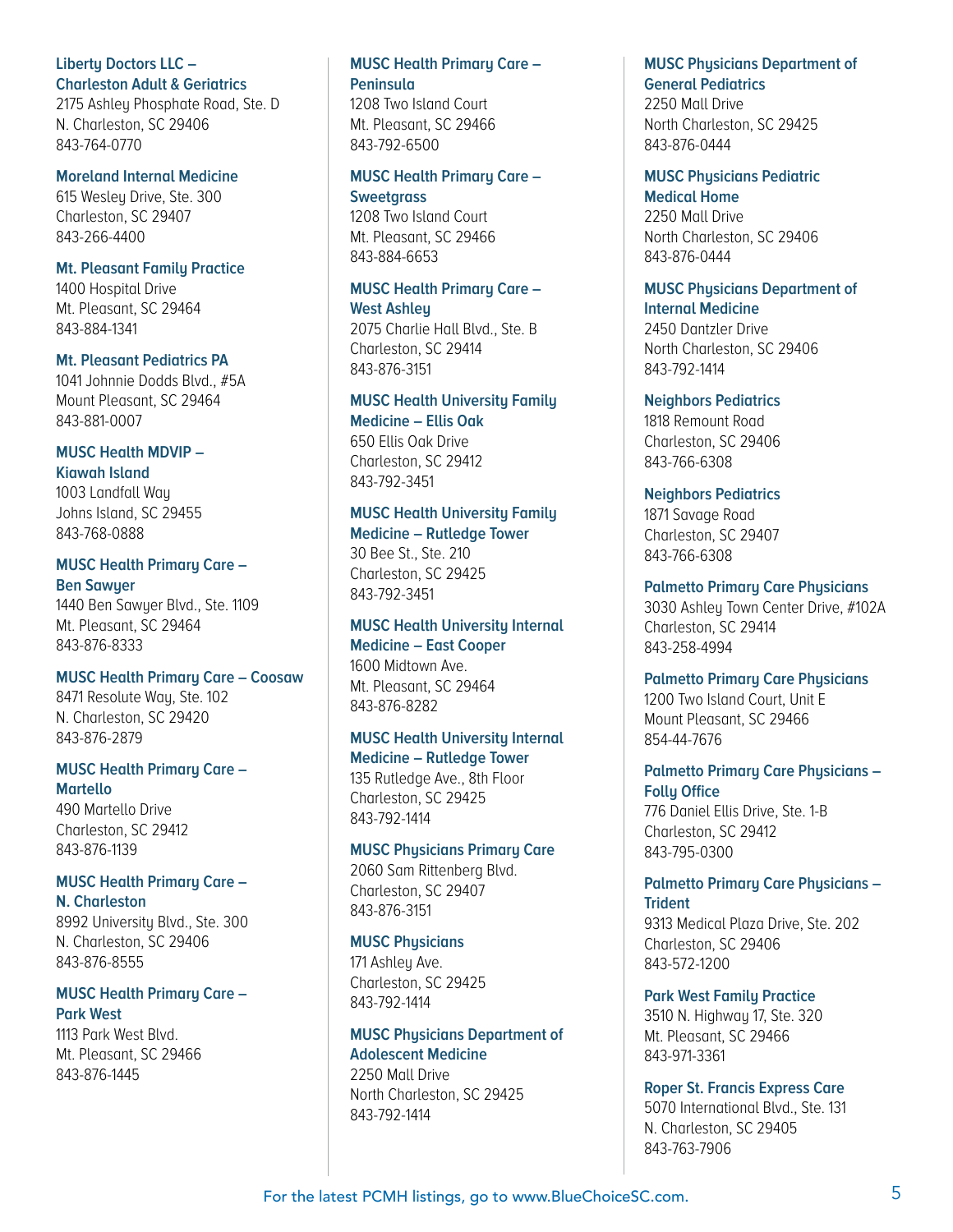#### **Roper St. Francis Physician Partners**

345 Freshfields Drive, Ste. J101 Johns Island, SC 29455 843-768-4800

#### **Roper St. Francis Physician Partners**

1807 Crowne Commons Way Johns Island, SC 29455 843-203-2280

**Roper St. Francis Physician Partners** 631 Venning St. McClellanville, SC 29458 843-887-3344

#### **Roper St. Francis Physician Partners**

1101 Bowman Road Mt. Pleasant, SC 29464 843-606-7185

#### **Roper St. Francis Physician Partners**

3510 Hwy. 17 N., Ste. 110 Mt. Pleasant, SC 29466 843-884-1777

## **Roper St. Francis Physician Partners**

306 Station 22½ St. Sullivans Island, SC 29482 843-883-3176

# **Roper St. Francis Physician Partners**

2270 Ashley Crossing Drive, Ste. 170 Charleston, SC 29414 843-763-3700

#### **Roper St. Francis Primary Care**

2093 Henry Tecklenburg Drive, Ste. 307-E Charleston, SC 29414 843-207-1760

**Simple Medicine** 1064 Gardner Road, Ste. 105 – 106 Charleston, SC 29407 843-225-8308

# **Sweetgrass Pediatrics**

12 Farmfield Ave., Ste. F Charleston, SC 29407 843-571-0053

#### **Sweetgrass Pediatrics**

1115 Professional Lane Mount Pleasant, SC 29466 843-216-0201

#### **Sweetgrass Pediatrics at Charleston**

1300 Hospital Drive, Ste. 270 Mount Pleasant, SC 29464 843-416-3333

# **Sweetgrass Pediatrics – N. Charleston** 2713 Dantzler Drive

N. Charleston, SC 29406 843-764-1722

#### **Tidewater Internal Medicine**

2097 Henry Tecklenburg Drive, Ste. 220 Charleston, SC 29414 843-571-6868

#### **West Ashley Internal Medicine**

12 Farmfield Ave. Charleston, SC 29407 843-556-7942

#### **Windermere Family Medicine**

16 Windermere Blvd. Charleston, SC 29407 843-766-9053

# **Cherokee**

#### **CMC – Center for Family Medicine**

517 Chesnee Hwy., Ste. A Gaffney, SC 29341 864-487-7655

#### **CMC – Center for Family Medicine** 722 Huatt St., Ste. C

Gaffney, SC 29341 864-489-2400

# **CMC – Center for Internal Medicine**

139 Medical Center Drive Gaffney, SC 29340 864-487-7186

# **ReGenesis Health Care – Gaffney**

1604 N. Limestone St. Gaffney, SC 29340 864-902-1000

# **Chester**

# **MUSC Children's Health Pediatrics**

1 Medical Park Drive, Bldg. 3A Chester, SC 29706 803-581-2400

## **MUSC Health Primary Care – Richburg**

3909 Lancaster Highway Richburg, SC 29729 803-789-5221

# **MUSC Physicians Lowrys Primary Care**  517 Doctors Court Chester, SC 29706

803-581-2800

#### **MUSC Physicians Primary Care – Great Falls**  308 Chester Ave. Great Falls, SC 29055 803-482-2129

# **Chesterfield**

**CareSouth – Cheraw** 212 3rd St. Cheraw, SC 29520 843-537-0961

**CareSouth – Chesterfield** 500 West Blvd. Chesterfield, SC 29709 843-623-5080

**Hartsville Medical Associates** 721 Chesterfield Highway Cheraw, SC 29520 843-917-4117

**McLeod Family Medicine – Cheraw** 710 Chesterfield Highway Cheraw, SC 29520 843-537-2171

**McLeod Pediatrics – Cheraw** 723 S. Doctor Drive Cheraw, SC 29520 843-537-9360

**Sandhills Medical Foundation – Jefferson** 409 E. Church St. Jefferson, SC 29718 843-658-3005

#### **Sandhills Medical Foundation – McBee** 645 S. 7th St. McBee, SC 29101

843-335-8291

**Sandhills Medical Foundation – Ruby**  290 Market St. Ruby, SC 29741 843-823-0363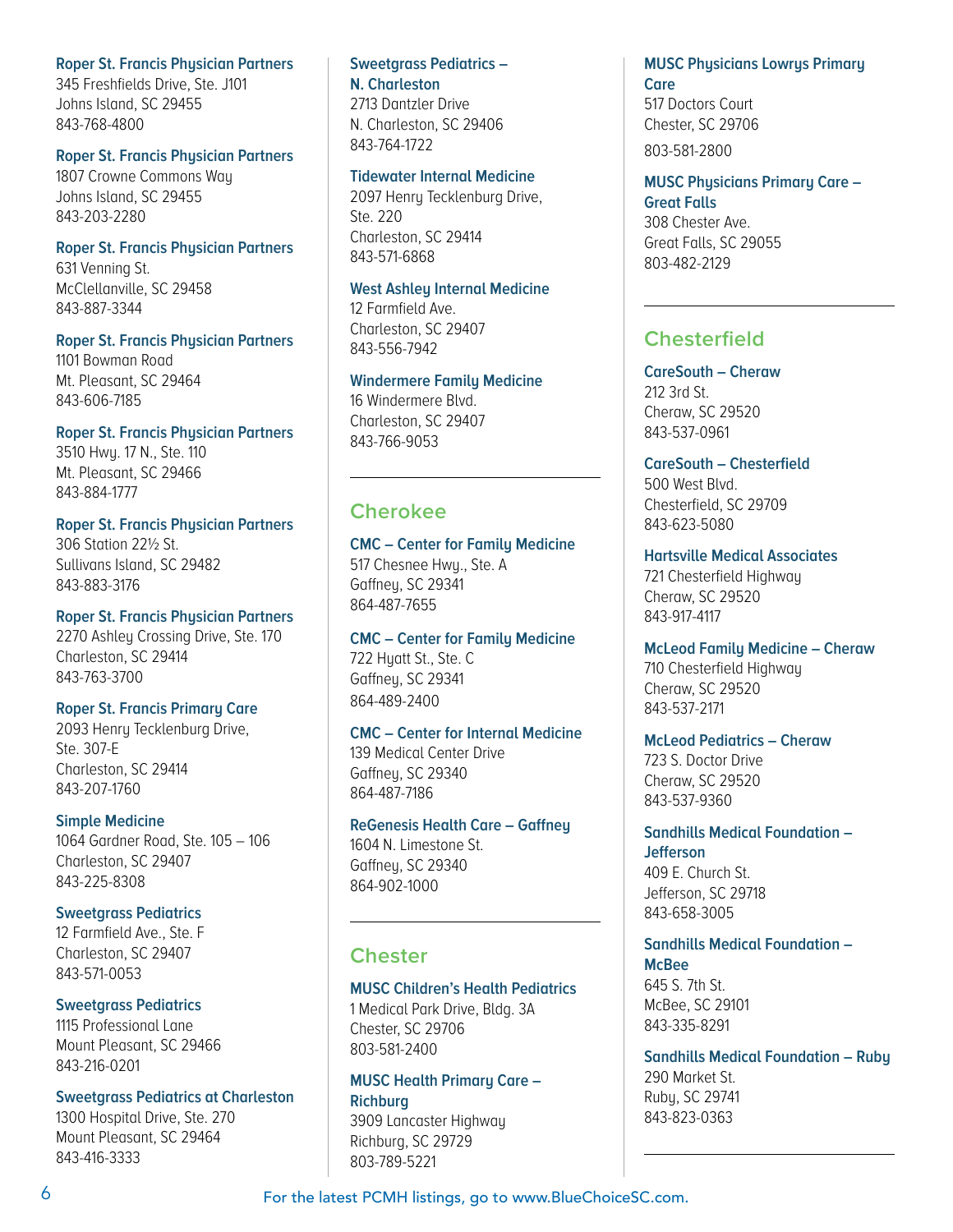# **Clarendon**

**Colonial Family Practice**  1013 Professional Court, Ste. C Manning, SC 29102 803-433-7444

#### **Colonial Family Practice – Manning**

1036 Professional Court Manning, SC 29102 803-433-5220

#### **Eagerton Family Practice**

200 E. Hospital St. Manning, SC 29102 803-433-0439

#### **HopeHealth – Manning Adult**

11 W. Hospital St. Manning, SC 29102 803-433-4321

# **HopeHealth Pediatrics – Manning**

11 W. Hospital St. Manning, SC 29102 803-433-4321

**McLeod Health – Clarendon** 50 E. Hospital St., Ste. 3 Manning, SC 29102 803-435-8828

**McLeod Primary Care – Turbeville** 1126 Clarence Coker Highway Turbeville, SC 29162 843-659-2114

# **Palmetto Health USC Medical Group**

**Family Medicine – Turbeville**  944 Smith St. Turbeville, SC 29162 843-659-2114

# **Colleton**

#### **Fetter Health Care Network**

302 Medical Park Drive, Ste. 111 Walterboro, SC 29488 843-549-6853

# **Darlington**

**CareSouth – Hartsville** 1268 S. 4th St., Ste. A Hartsville, SC 29550 843-332-3422

# **Eastern Carolina Pediatric Associates PC**

105 Industrial Way Darlington, SC 29532 843-395-0015

#### **Hartsville Medical Associates**

206 Swift Creek Road Hartsville, SC 29550 843-917-4117

## **HopeHealth – Bethea**

157 Home Ave. Darlington, SC 29532 843-432-2960

### **McLeod Family Medicine – Darlington** 701 Cashua Ferry Road Darlington, SC 29532 843-398-8500

**MUSC Physicians Primary Care – Darlington** 301 Pearl St. Darlington, SC 29532 843-413-6891

# **Dillon**

#### **CareSouth – Dillon** 207 E. Monroe St. Dillon, SC 29536 843-774-4337

# **CareSouth – Lake View**

103 Kemper St. Lake View, SC 29565 843-759-2189

# **CareSouth – Latta**

122 E. Latimer St. Latta, SC 29565 843-627-6252

#### **Dillon Internal Medicine Associates**

705 N. 8th Ave., Ste. 1-A Dillon, SC 29536 843-774-2478

#### **McLeod Dillon Family Medicine**

603 N. 6th Ave. Dillon, SC 29536 843-774-7336

## **McLeod Pediatrics – Dillon**

705 N. 8th Ave., Ste. 3A Dillon, SC 29536 843-774-6091

# **Dorchester**

**Coastal Pediatric Associates** 2015 2nd Ave., Ste. 101 Summerville, SC 29486 843-737-9465

#### **MUSC Health Primary Care – Springview** 87 Springview Lane Summerville, SC 29485 843-876-2121

**Oakbrook Pediatrics** 202 Bentons Lodge Road Summerville, SC 29485 8473-871-2588

#### **Palmetto Primary Care Physicians**  300 W. 4th St. N. Summerville, SC 29483 843-285-7515

**Palmetto Primary Care Physicians** 435 N. Cedar St. Summerville, SC 29483 843-873-1592

**Palmetto Primary Care Physicians** 202 Ridge St. St. George, SC 29477 843-563-6000

#### **Palmetto Primary Care Physicians** 1101 Old Trolley Road, Ste. 100 Dorchester, SC 29485

843-875-0400 **Palmetto Primary Care Physicians** 90 Springview Lane, Ste. A Dorchester, SC 29485 843-832-9113

**Palmetto Primary Care Physicians** 1516 Old Trolley Road, #101 Summerville, SC 29485 843-203-9393

# **Palmetto Primary Care Physicians – Appian Way** 5325 Appian Way

Charleston, SC 29420 843-552-0400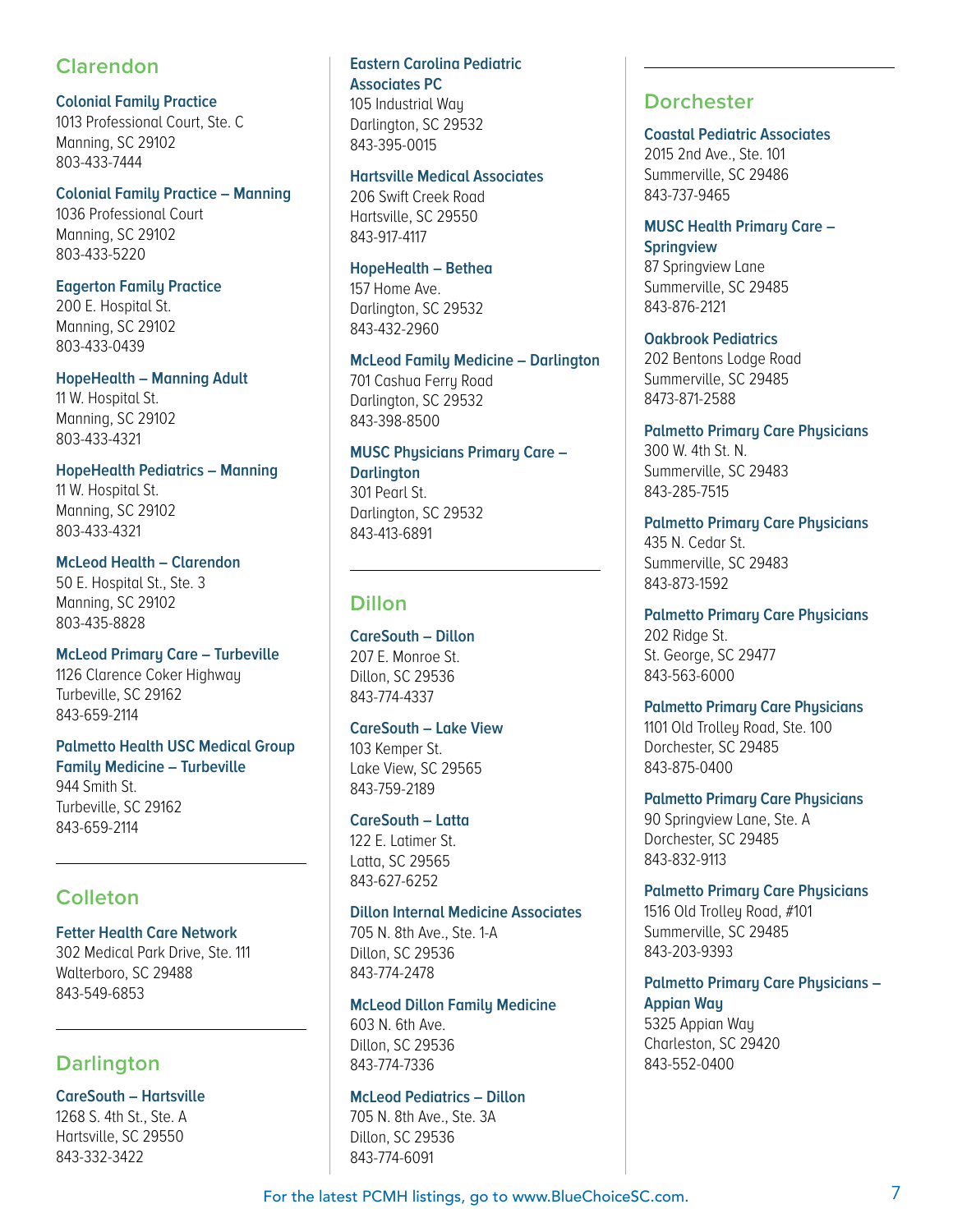# **Palmetto Primary Care Physicians – Laurel**

507 N. Laurel St. Summerville, SC 29483 843-875-0600

#### **Palmetto Primary Care Physicians – N. Cedar**

809 N. Cedar St. Summerville, SC 29483 843-871-9440

### **Palmetto Primary Care Physicians – Summerville**

213 W. 4th St. N. Summerville, SC 29483 843-873-0681

# **Palmetto Primary Care Physicians –**

**Trolley** 201 Oakbrook Lane, Ste. 255 Summerville, SC 29485 843-851-2000

# **Roper St. Francis Physician Partners**

1595 Central Ave. Summerville, SC 29483 843-212-8080

# **Roper St. Francis Physician Partners**

9500 Dorchester Road, Ste. 362 Summerville, SC 29485 843-212-8080

# **Roper St. Francis Physician Partners**

1525 Old Trolley Road, Ste. H Summerville, SC 29483 843-212-8080

# **Roper St. Francis Physician Partners**

501 Carnes Crossing Blvd. Summerville, SC 29486 843-212-8080

**St. George Medical Center** 401 Ridge St. St. George, SC 29477 843-563-5315

#### **Sweetgrass Pediatrics – Summerville** 748 Orangeburg Road

Summerville, SC 29483 843-832-8606

# **Thaddeus J. Bell Family Health Center**

130 Varnfield Drive, Ste. 100 Summerville, SC 29483 843-821-3444

# **Edgefield**

# **Edgefield Medical Center**

155 Ridge Medical Plaza Road Edgefield, SC 29824 803-637-3146

# **Fairfield**

# **Fairfield Medical Associates**  511 W. Moultrie St.

Winnsboro, SC 29180 803-635-6461

# **Fairfield Medical Associates**

880 W. Moultrie St., Ste. 200 Winnsboro, SC 29180 803-635-6461

# **John A. Martin Primary Health Care**

56 U.S. Highway 321 Bypass N. Winnsboro, SC 29180 803-635-6099

# **Lake Monticello Family Practice**

9017 State Highway 215 S. Jenkinsville, SC 29065 803-945-7595

# **Ridgeway Family Practice**

755 U.S. Highway 21 S. Ridgeway, SC 29130 803-337-2920

#### **Winnsboro Pediatrics & Family Practice**

1136 Kincaid Bridge Road, Ste. A Winnsboro, SC 29180 803-635-1052

# **Florence**

#### **Eastern Carolina Pediatric Associates PC** 1530 McClure Court

Florence, SC 29505 843-667-6710

#### **HopeHealth – FMU**

121 S. Evander Drive Florence, SC 29506 843-661-1848

## **HopeHealth – Irby** 360 N. Irby St. Florence, SC 29501

843-667-9414

## **HopeHealth – Lake City**

241 Kelley St. Lake City, SC 29560 843-394-1051

# **HopeHealth – Lake City**

652 N. Matthews Road Lake City, SC 29560 843-667-9414

## **HopeHealth – Palmetto**

600 E. Palmetto St. Florence, SC 29506 843-667-9414

## **HopeHealth – Second Loop Road**

1920 2nd Loop Road Florence, SC 29501 843-432-3700

#### **HopeHealth – Timmonsville**

210 E. Market St. Timmonsville, SC 29161 843-346-3730

# **Jeter & Skinner Family Practice**

101 S. Ravenel St., Ste. 160 Florence, SC 29506 843-662-1533

#### **McLeod Family Medicine Center** 144 N. Ravenel St. Florence, SC 29506 843-777-2827

# **McLeod Family Medicine –**

**Johnsonville** 355 S. Georgetown Highway Johnsonville, SC 29555 843-380-2000

## **McLeod Family Medicine Health and Fitness Center** 2437 Willwood Drive Florence, SC 29501 843-777-3100

**McLeod Family Medicine South** 611 2nd Loop Road Florence, SC 29505 843-777-9460

#### **McLeod Family Practice – Timmonsville** 755 E. Smith St. Timmonsville, SC 29161 843-346-3900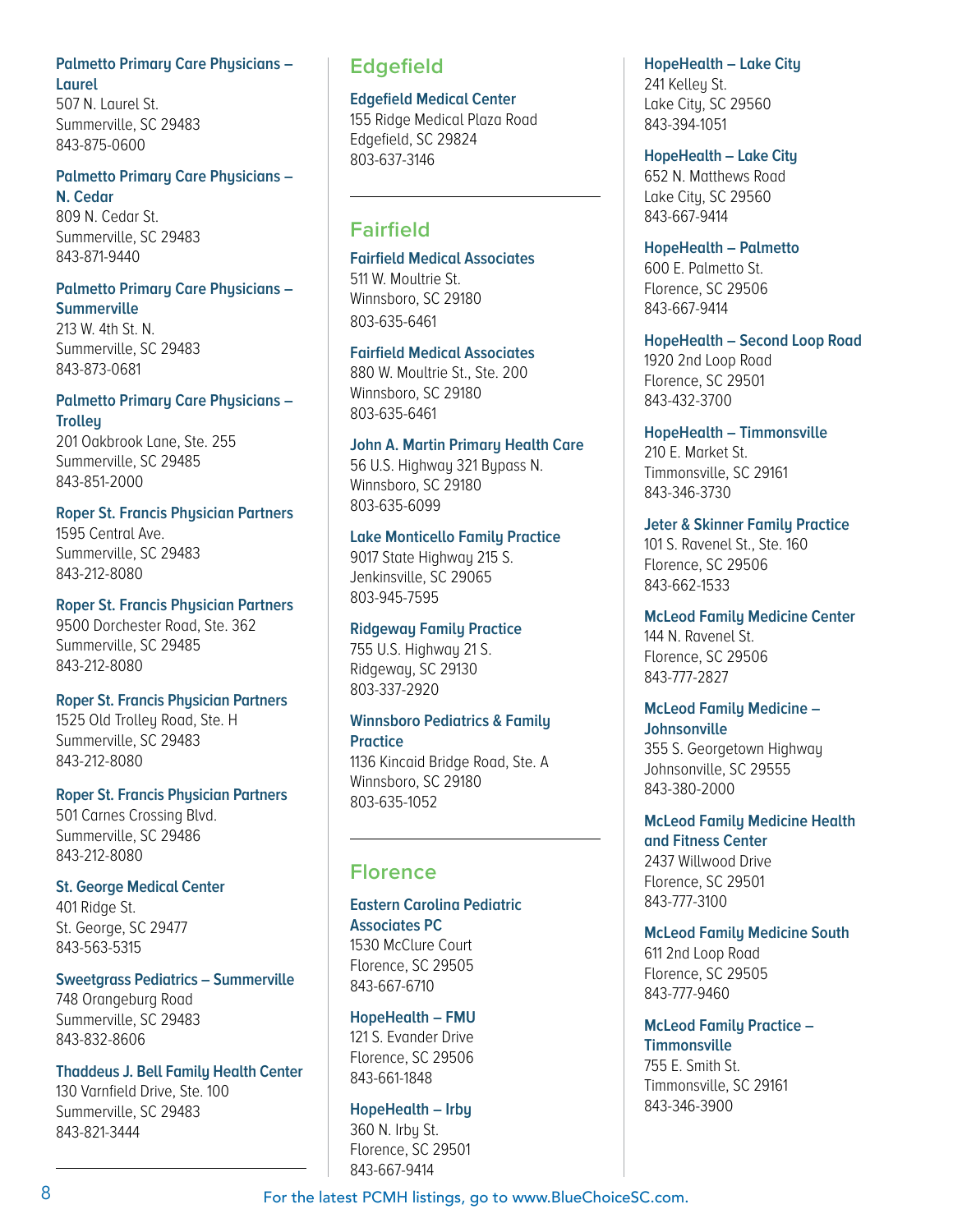#### **McLeod Internal Medicine Associates**

800 E. Cheves St., Ste. 400 Florence, SC 29506 843-777-7341

#### **McLeod Primary Care Associates**

800 E. Cheves St., Ste. 200 Florence, SC 29506 843-662-1502

**McLeod Primary Care at Manor** 2100 Twin Church Road Florence, SC 29501

843-777-7190

#### **McLeod Primary Care Partners**

800 E. Cheves St., Ste. 240 Florence, SC 29506 843-777-9450

#### **Medical Plaza Family Medicine**

800 E. Cheves St., Ste. 310 Florence, SC 29506 843-679-7272

#### **MUSC Health Primary Care – Lake City**

148 Sauls St. Lake City, SC 29560 843-374-3621

# **MUSC Physicians Pee Dee Primary**

1594 Freedom Blvd., Ste. 202 #C Florence, SC 29505 843-664-9696

#### **MUSC Physicians Primary Care – Freedom Blvd**

1594 Freedom Blvd., Ste. 102C Florence, SC 29505 843-679-4221

**MUSC Physicians Primary Care – Hoffmeyer Road** 

1925 Hoffmeuer Road Florence, SC 29501 843-679-4214

# **MUSC Physicians Primary Care – Pamplico**

953 S. Pamplico Highway Pamplico, SC 29583 843-493-5252

# **MUSC Physicians Primary Care – Vance Drive**

2501 S. Vance Drive, Ste. A Florence, SC 29505 843-679-4019

#### **Pediatric Associates of Florence**

204 E. Cheves St. Florence, SC 29506 843-777-7602

#### **Pediatric Associates of Florence**

3013A W. Palmetto St. Florence, SC 29501 843-777-7603

#### **Pediatric Associates of Florence**

3013B W. Palmetto St. Florence, SC 29501 843-777-9340

#### **Pediatric Associates of Florence**

800 E. Cheves St., Ste. 400 Florence, SC 29506 843-777-5065

#### **Pee Dee Regional Family Medicine**

101 S. William H. Johnson St. Florence, SC 29506 843-777-6065

# **Georgetown**

**Inlet Pediatrics** 140 Bandage Court Murrells Inlet, SC 29576 843-652-3300

**Liberty Doctors LLC – South Strand**  11405 Ocean Highway Pawleys Island, SC 29585 843-979-4006

#### **Palmetto Primary Care Physicians**

912 Inlet Square Drive Murrells Inlet, SC 29576 843-651-4111

# **Palmetto Primary Care Physicians**

14866 Ocean Highway Pawleys Island, SC 29585 843-235-0760

#### **Palmetto Primary Care Physicians**

113 Willbrook Blvd., Unit F Pawleus Island, SC 29585 843-353-6015

# **Pawleus Pediatrics**

**and Adult Medicine** 64 Business Center Drive Pawleys Island, SC 29585 843-314-1314

#### **Tidelands Health Family Medicine**

701 S. Morgan Ave. Andrews, SC 29510 843-264-5253

**Tidelands Health Family Medicine** 1075 N. Fraser St.

Georgetown, SC 29440 843-527-4442

## **Tidelands Health Family Medicine**

4040 Highway 17, Unit 104 Murrells Inlet, SC 29576 843-652-8150

## **Tidelands Health Family Medicine**

12117 Ocean Highway Pawleus Island, SC 29585 843-237-8231

## **Tidelands Health Family Medicine**

9699 Ocean Highway Pawleus Island, SC 29585 843-237-4296

# **Greenville**

**Brio Internal Medicine – Downtown** 201 North Main St., 2nd Floor Greenville, SC 29601 864-272-0388

#### **Brio Internal Medicine – Harrison Bridge**  312 Harrison Bridge Road, Ste. B Simpsonville, SC 29680 864-272-0388

**Brio Internal Medicine – Hawthorne Park** 9 Hawthorne Park Court Greenville, SC 29615 864-272-0388

# **Center for Adult & Family Medicine**

305 Tanner Road Greenville, SC 29607 864-627-1220

**Center for Family Medicine**

877 W. Faris Road, Ste. A Greenville, SC 29605 864-455-7800

#### **Covenant Internal Medicine** 10 Enterprise Blvd., Ste. 111 Greenville, SC 29615 864-365-0200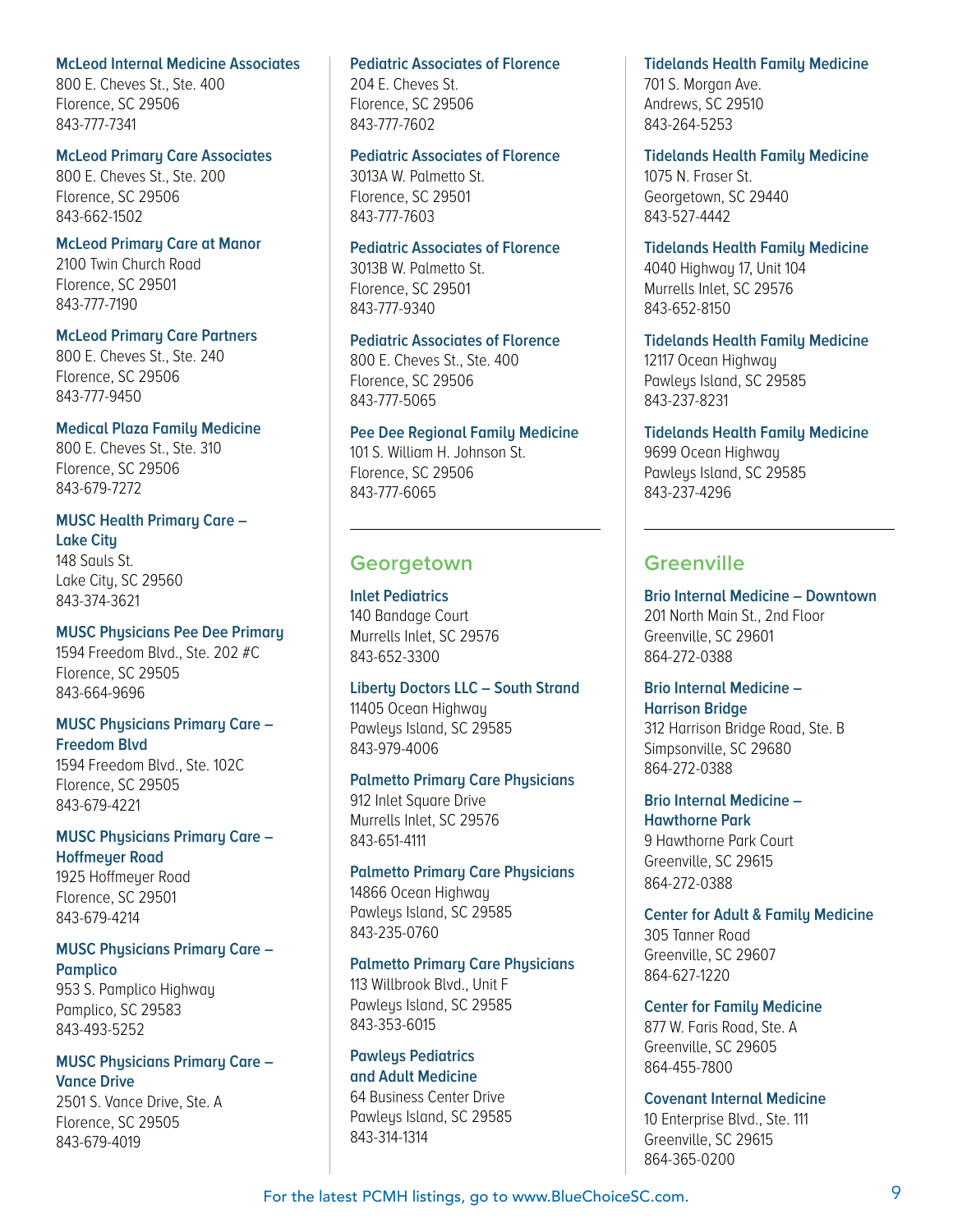#### **Cross Creek Internal Medicine**

50 Cross Park Court Greenville, SC 29605 864-797-7035

## **Cypress Internal Medicine – Greer**

325 Medical Parkway, Ste. 200 Greer, SC 29650 864-797-9550

## **Cypress Internal Medicine – Patewood**

200 Patewood Drive, Ste. B-460 Greenville, SC 29615 864-454-2226

#### **Doctors Family Medicine**

3115-D Brushy Creek Road Greer, SC 29650 864-877-4221

## **Eastside Medical Group**

4501 Old Spartanburg Road Taylors, SC 29687 864-268-1119

## **Fairview Family Practice**

103 Fairview Pointe Drive Simpsonville, SC 29681 864-967-4982

# **Family and Internal Medicine – Simpsonville**

727 SE Main St., Ste. 300 Simpsonville, SC 29681 864-522-1170

#### **Family Medicine Mountain View**

406 Memorial Drive Ext. Greer, SC 29651 864-877-9066

## **Gateway Family Medicine of Travelers Rest**

406 N. Poinsett Hwy. Travelers Rest, SC 29690 864-834-4151

#### **GHS Internal Medicine – Maxwell Pointe** 3907 S. Highway 14

Greenville, SC 29615 864-522-1300

#### **GHS Internal Medicine – Sub Specialty Clinic**

701 Grove Road Greenville, SC 29605 864-455-5648

#### **Greenville Family Medicine**

2-A Cleveland Court Greenville, SC 29607 864-271-7761

## **Greer Family Medicine**

1107 W. Poinsett St. Greer, SC 29650 864-879-8886

#### **Heritage Pediatrics & Internal Medicine – Simpsonville**

727 SE Main St., Ste. 300 Simpsonville, SC 29681 864-454-6440

# **Holly Tree Family Practice**

1338 Highway 14 Simpsonville, SC 29681 864-297-7091

#### **Internal Medicine Associates of Greenville**

1025 Verdae Blvd., Ste. D Greenville, SC 29607 864-242-4683

#### **Internal Medicine and Diagnostics Group**

2 Innovation Drive, Ste. 140 Greenville, SC 29607 864-295-1750

#### **Keystone Family Medicine**

1409 W. Georgia Road, Ste. B Simpsonville, SC 29680 864-454-5000

# **McCraw Family Medicine**

404 SE Main St. Simpsonville, SC 29681 864-228-1168

## **Medical Group of the Carolinas**

12 Arborland Way Greenville, SC 29615 864-297-6010

#### **Medical Group of the Carolinas – Mountain View Family Medicine**

398 The Parkway Greer, SC 29650 864-877-9577

## **Millennium Internal Medicine**

2 Innovation Drive, Ste. 300 Greenville, SC 29607 864-365-0123

# **MUSC Physicians Grace Internal**

114 Hospital Drive, Ste. B Simpsonville, SC 29681 864-757-5177

**New Horizon Family Health Services** 130 Mallard St. Greenville, SC 29601

864-233-1534

# **New Horizon Family Health Services**

111-A Berry Ave. Greer, SC 29651 864-801-2035

#### **New Horizon Family Health Services**

1588 Geer Highway Travelers Rest, SC 29690 864-836-1109

#### **North Hills Medical Center**

309 W. Butler Road Mauldin, SC 29662 864-297-1575

#### **Palmetto Family Medicine**

3551A Rutherford Road Taylors, SC 29687 864-522-4750

# **Palmetto Internal Medicine and Primary Care** 300 W. Butler Road

Mauldin, SC 29662 864-277-8300

# **Paris View Family Practice**

1028 N. Church St. Greenville, SC 29601 864-271-1464

## **Parkside Pediatrics**  312 Harrison Bridge Road, Ste. A Simpsonville, SC 29680 864-272-0388

#### **Parkside Pediatrics – Five Forks** 211 Batesville Road Simpsonville, SC 29681 864-272-0388

**Parkside Pediatrics – Greer** 145 E. Poinsett St. Greer, SC 29651 864-272-0388

**Parkside Pediatrics – Verdae Care** 525 Verdae Blvd., Ste. 200 Greenville, SC 29607 864-272-0388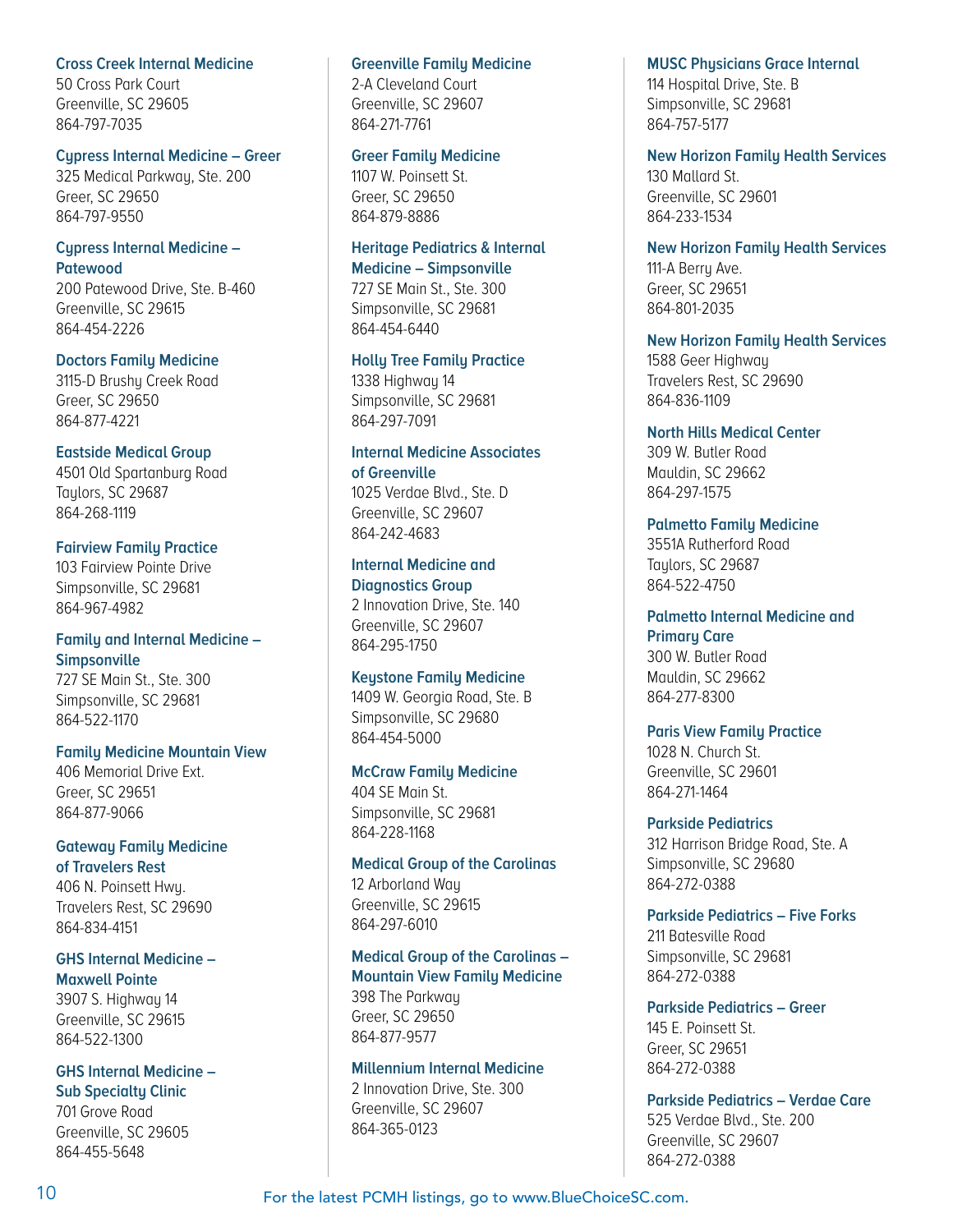#### **Peace Medical Center – Greenville**

401 Guess St., Ste. 100 Greenville, SC 29605 864-233-2744

#### **Peace Medical Center – Mauldin**

213 E. Butler Road, Ste. C-1 Mauldin, SC 29662 864-233-2744

## **Peace Medical Center – Simpsonville**

220 Scuffletown Road Simpsonville, SC 29681 864-233-2744

## **Peace Medical Center – Taylors**

56 Saint Mark Road Taulors, SC 29687 864-233-2744

#### **Pediatrics & Internal Medicine**

1809 Wade Hampton Blvd., Ste. 120 Greenville, SC 29609 864-522-5000

#### **Poinsett Family Practice**

2 Innovation Drive, Ste. 120 Greenville, SC 29607 864-271-9773

#### **Premier Family Medicine**

304 Ashby Park Lane Greenville, SC 29607 864-286-9050

## **Prisma Health Adolescent Medicine**

1350 Cleveland St. Greenville, SC 29607 864-522-4888

# **Prisma Health Carolina Internal Medicine**

1208 Augusta St. Greenville, SC 29605 864-522-6200

## **Prisma Health Carolina Pediatrics**

200 Patewood Drive, Ste. A120 Greenville, SC 29615 864-454-2670

#### **Prisma Health Center for Family Medicine – Greer**

109 Physicians Drive, Ste. A Greer, SC 29650 864-455-6360

## **Prisma Health Center for Pediatric Medicine** 20 Medical Ridge Drive

Greenville, SC 29605 864-220-7270

#### **Prisma Health Center for Pediatric Medicine – Cross Park**

57 Cross Park Court Greenville, SC 29605 864-220-8907

#### **Prisma Health Center for Pediatric & Internal Medicine – West**

5 W. Main St. Greenville, SC 29611 864-522-5300

#### **Prisma Health Children's Clinic –**

**Greenville** 890 S. Pleasantburg Drive

Greenville, SC 29605 864-271-1450

#### **Prisma Health Children's Clinic – Travelers Rest**

415 Duncan Chapel Road Greenville, SC 29617 864-522-2600

# **Prisma Health Christie Pediatric Group** 9 Mills Ave.

Greenville, SC 29605 864-522-8450

# **Prisma Health Christie Pediatric**

**Group – North Greenville**  807 N. Main St. Travelers Rest, SC 29690 864-455-9261

# **Prisma Health Christie Pediatric**

**Group – Simpsonville** 3911 S. Highway 14 Greenville, SC 29615 864-297-8890

#### **Prisma Health Family and Internal Medicine – Five Forks**  300 Scuffletown Road Simpsonville, SC 29681 864-522-1550

**Prisma Health General Pediatrics – North Greenville** 807 N. Main St. Travelers Rest, SC 29690 864-455-9261

## **Prisma Health Hillcrest Family Practice** 719 S.E. Main St., Bldg. B Simpsonville, SC 29681

**Prisma Health Pediatric Associates – Simpsonville**

1409 W. Georgia Road, Ste. A Simpsonville, SC 29680 864-454-2670

#### **Prisma Health Pediatrics – Greer** 106 Phusicians Drive

Greenville, SC 29650 864-797-9100

864-522-5400

# **Prisma Health Reedy Family Medicine**

357 Woodruff Road Greenville, SC 29607 864-522-8350

# **Prisma Health Woodward Adult Medicine**  877 W. Faris Road, Ste. B

Greenville, SC 29605 864-522-6225

# **Riverside Family Medicine – Eastside** 215 Halton Road

Greenville, SC 29607 864-454-2700

## **Riverside Family Medicine – Maxwell Pointe** 3909 S. Highway 14 Greenville, SC 29615 864-522-1320

**St. Francis Primary Care Downtown** 317 Saint Francis Dr., Ste. 220 Greenville, SC 29601 864-255-1901

## **Simpsonville Family Medicine** 1336 Highway 14 Simpsonville, SC 29681 864-527-8600

**Stoneview Internal Medicine** 408 SE Main St. Simpsonville, SC 29681 864-963-8002

## **The Children's Medical Center** 6527 State Park Road Travelers Rest, SC 29690 864-610-2108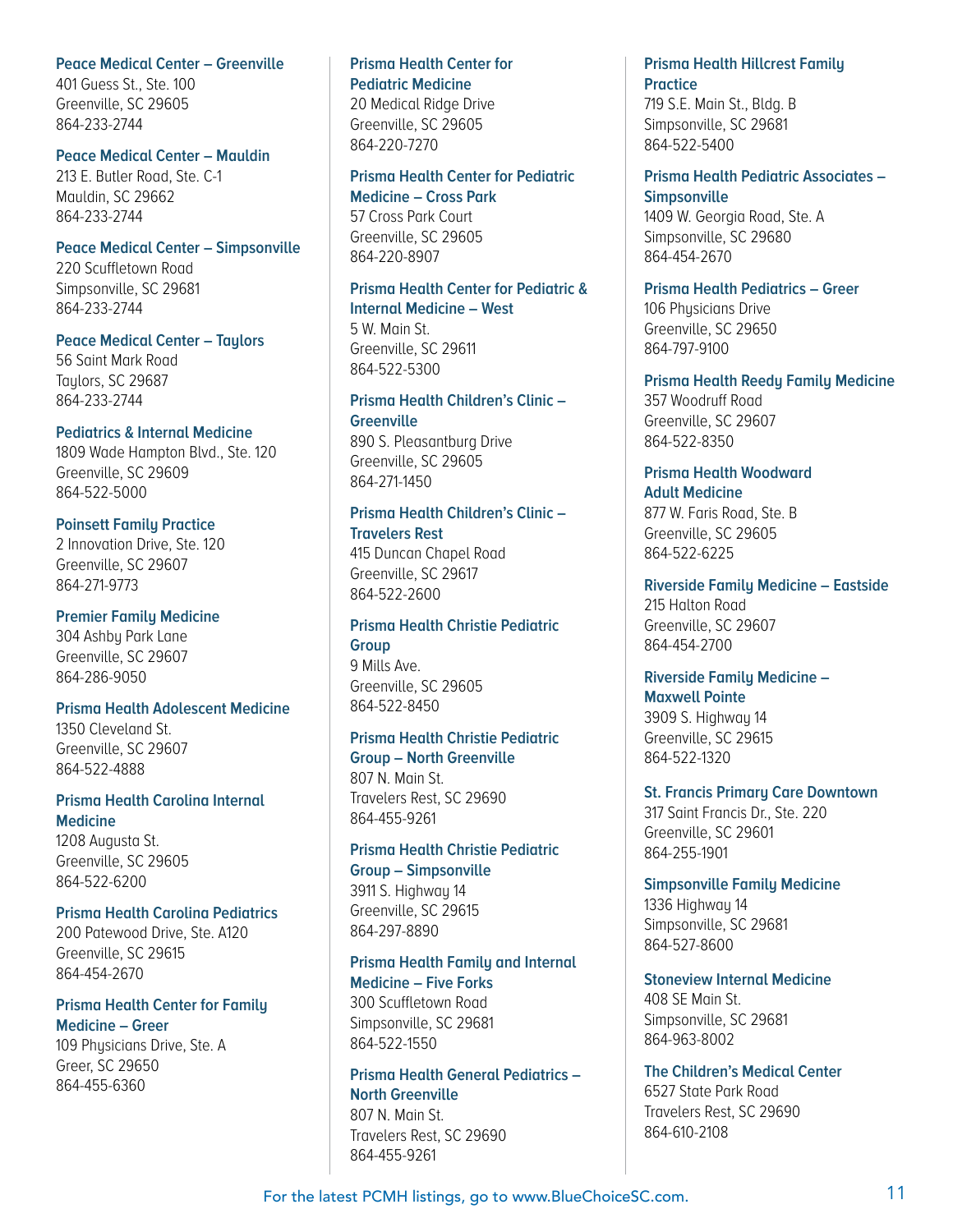## **The Children's Medical Center – Greenville**

131 Commonwealth Drive, Ste. 310 Greenville, SC 29615 864-288-5402

## **The Children's Medical Center – Greer**

841 S. Buncombe Road Greer, SC 29650 864-877-1220

# **The Children's Medical Center – Simpsonville**

408 SE Main St. Simpsonville, SC 29681 864-228-8010

## **Travelers Rest Family Medicine**

9 McElhaney Road Travelers Rest, SC 29690 864-834-3192

# **Travelers Rest Internal Medicine**

6 S. Poinsett Highway Travelers Rest, SC 29690 864-834-7834

#### **University Medical Group Hillcrest Family Practice**

717 SE Main St. Simpsonville, SC 29681 864-963-1548

# **Woodward Medical Center**

5 S. Lewis Plaza Greenville, SC 29605 864-242-4122

# **Greenwood**

**Carolina Health Centers Inc. – The Bethany Center** 924 Bupass 25 NE Greenwood, SC 29649 864-396-5268

## **Carolina Health Centers Inc. – The Children's Center**

113 Liner Drive Greenwood, SC 29646 864-941-8170

## **Carolina Health Centers Inc. – The Pendergrass Family Health Center**

93 S. Greenwood Ave. Ware Shoals, SC 29692 864-456-7436

# **Carolina Health Centers Inc. – Uptown Family Practice** 313 Main St., Ste. A

Greenwood, SC 29646 864-229-4446

# **Carolina Health Centers Inc. – Village Family Practice**

420 Epting Ave., Ste. B Greenwood, SC 29646 864-547-8250

# **Family Healthcare Coronaca**

110 Highway 246 N. Greenwood, SC 29649 864-725-1750

# **Family Healthcare – Greenwood** 116 Venture Court Greenwood, SC 29649

864-725-5594

# **Family Healthcare Ninety Six**

103 Little Mountain Road Ninety Six, SC 29666 864-543-3515

# **Family Healthcare North Greenwood**

3410 Cokesbury Road Hodges, SC 29653 864-227-2099

#### **Family Healthcare Tower Pointe**

105 Vinecrest Court, Ste. 600 Greenwood, SC 29646 864-227-2900

# **Family Healthcare Ware Shoals**

167 S. Greenwood Ave. Ware Shoals, SC 29692 864-456-3447

# **Family Healthcare West Greenwood**

1228 Highway 72 West Greenwood, SC 29649 864-943-0549

# **Internal Medicine of Greenwood**

115 Overland Drive Greenwood, SC 29646 864-227-6641

## **Internal Medicine of the Piedmont** 104 Liner Drive Greenwood, SC 29646 864-227-1115

# **Montgomery Center for Family Medicine** 155 Academy Ave.

Greenwood, SC 29646 864-725-4865

# **Pediatric Associates – Greenwood**

210 Wells Ave. Greenwood, SC 29646 864-943-4279

# **Hampton**

**Beaufort-Jasper-Hampton Comprehensive Health Services Inc. – Estill** 776 2nd St. E Estill, SC 29918 843-987-7400

**Beaufort-Jasper-Hampton Comprehensive Health Services Inc. – Hampton** 200 Elm St. E Hampton, SC 29924 843-987-7400

**Beaufort Memorial Harrison Peeples** 1000 Pine St. West Varnville, SC 29944 803-943-5228

#### **Coastal Plains Primary Care** 595 W. Carolina Ave. Varnville, SC 29944

803-943-7612

**Palmetto Primary Care Physicians – Hampton** 300 Maple St. West Hampton, SC 29924 803-943-3813

# **Horry**

**Agape Senior Primary Care Inc.** 3600 Sea Mountain Highway, Ste. C Little River, SC 29566 843-399-484

**Agape Senior Primary Care Inc.** 4600 Oleander Drive Myrtle Beach, SC 29577 843-448-2228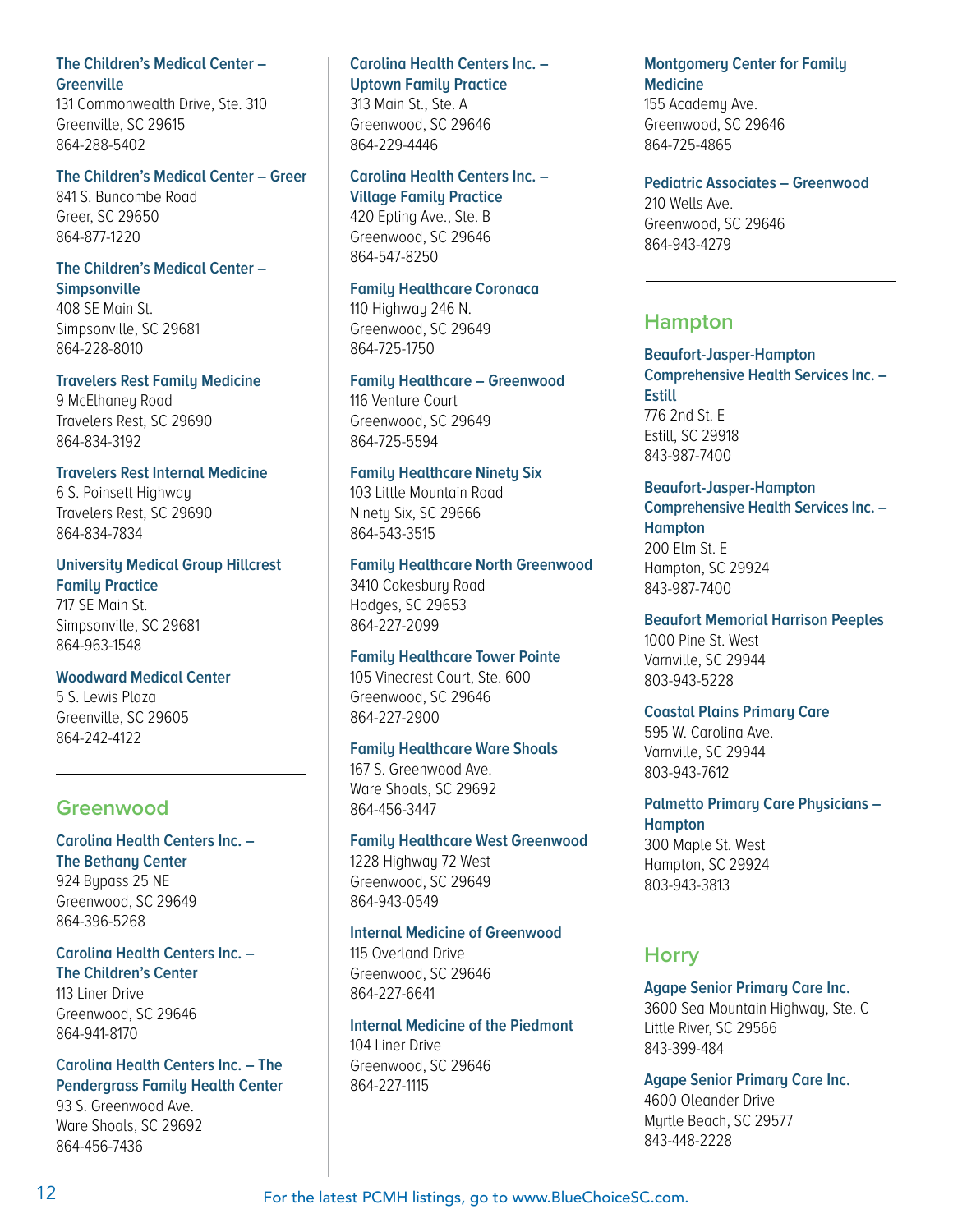#### **Agape Senior Primary Care Inc.**

910 Mt. Gilead Drive Murrells Inlet, SC 29576 843-357-3100

#### **Agape Senior Primary Care Inc.**

3612 Mitchell St. Loris, SC 29569 803-491-0909

**Agape Senior Primary Care Inc.** 1400 Main St. Conway, SC 29526 800-491-0909

#### **Agape Senior Primary Care Inc.**

241 Singleton Ridge Road Conway, SC 29526 800-491-0909

#### **Aynor Family Medicine**

1213 Elm St. Aunor, SC 29511 843-358-5806

#### **Careteam Inc.**

100 Professional Park Drive Conway, SC 29526 843-234-0005

#### **Carolina Health Specialists**

4591 Socastee Blvd. Myrtle Beach, SC 29588 843-497-5929

#### **Carolina Health Specialists**

3361 Highway 9 E Little River, SC 29566 843-497-5929

#### **Carolina Health Specialists**

945 82nd Parkway Myrtle Beach, SC 29572 843-497-5929

**Carolina Health Specialists**

906 Medical Circle Myrtle Beach, SC 29572 843-497-5929

#### **Carolina Health Specialists**

809 82nd Parkway Myrtle Beach, SC 29572 843-497-5926

#### **Coastal Pediatrics**

8030 Myrtle Trace Drive Conway, SC 29526 843-347-4677

**CMC Pediatrics – Carolina Forest**  4022 Postal Way, Ste. C Myrtle Beach, SC 29579 543-903-4111

**CMC Pediatrics – Conway** 124 Professional Park Drive, Ste. A Conway, SC 29526 843-234-8788

#### **CMC Pediatrics – Socastee**

6010 Highway 707, Ste. 100 Myrtle Beach, SC 29588 843-293-1005

#### **CMC Pediatrics – Towne Center**

5010 Carolina Forest Boulevard Myrtle Beach, SC 29579 843-236-2700

#### **CMC Primary Care – Bell Center** 903 Bell St.

Conway, SC 29526 843-488-2111

# **CMC Primary Care – Conway**

2367-B Cypress Circle Conway, SC 29526 843-349-1001

#### **CMC Primary Care – Myrtle Trace**

8004 Myrtle Trace Drive Conway, SC 29526 843-234-8939

# **CMC Primary Care – Towne Center**

5010 Carolina Forest Blvd. Myrtle Beach, SC 29579 843-236-2700

#### **CPG Family Medicine**

6010 Hwy. 707, Ste. 100 Myrtle Beach, SC 29588 843-293-1005

#### **CPG Family Medicine**

51 11th Ave. Aynor, SC 29511 843-358-3700

#### **CPG Primary Care – Creel Street** 1301 Creel St. Conway, SC 29527 843-248-4414

#### **CMC Primary Care – Socastee**

6010 Hwy. 707, Ste. 100 Myrtle Beach, SC 29588 843-293-1005

**CMC Primary Care – Postal Way**  4022 Postal Way Myrtle Beach, SC 29579 843-236-0000

**CMC Primary Care – Surfside Beach**  1413 Hwy. 17 N. Surfside Beach, SC 29575 843-238-5654

#### **Family First Health Clinic PA**

4612 Oleander Drive, Ste. 102 Myrtle Beach, SC 29577 843-945-8117

**McLeod Family Medicine – Carolina Forest** 101 McLeod Health Blvd., #201

Myrtle Beach, SC 29579 843-646-8001

# **McLeod Health – Dr. Lindaberry at Carolina Forest**

108 Finnegan Court Myrtle Beach, SC 29579 843-903-9993

**McLeod Loris Primary Care**

3109 Casey St. Loris, SC 29569 843-756-9292

**McLeod Primary Care – Little River** 4237 River Hills Drive, Ste. 170 Little River, SC 29566 843-366-3030

**McLeod Primary Care Partners – North Myrtle Beach**

2021 N. Myrtle Point Blvd., Ste. 104 North Myrtle Beach, SC 29582 843-366-2900

**McLeod Primary Care – Seacoast** 3980 Highway 9 E., Ste. 100 Little River, SC 29566 843-390-8320

**Southern Medical Associates** 3418 Casey St. Loris, SC 29569 843-756-7885

**Tidelands Health Diabetes Center** 11891 Plaza Drive Murrells Inlet, SC 29576 843-353-0288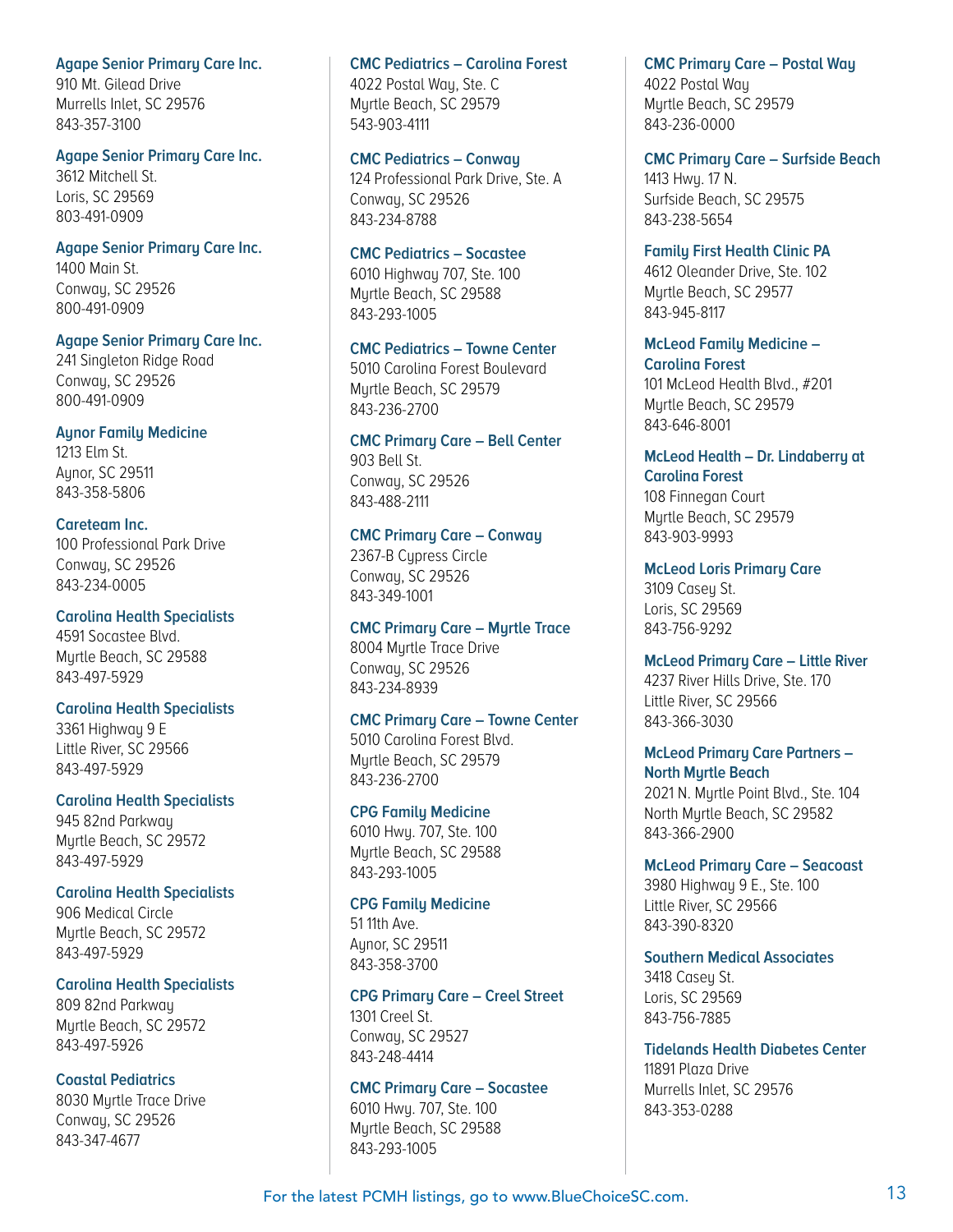#### **Tidelands Health Family Medicine**

2347 S. Highway 17 Murrells Inlet, SC 29576 843-357-2443

#### **Tidelands Health Family Medicine**

11916 Highway 707, Ste. D Murrells Inlet, SC 29576 843-652-8450

#### **Tidelands Health Family Medicine**

4301 Dick Pond Road Myrtle Beach, SC 29588 843-652-8100

# **Tidelands Health Family Medicine**

2200 Crow Lane Myrtle Beach, SC 29577 843-848-5000

# **Tidelands Health Family Medicine at Holmestown Road**

4320 Holmestown Road Myrtle Beach, SC 29588 843-652-8440

# **Jasper**

# **Beaufort-Jasper-Hampton Comprehensive Health Services Inc. – Hardeeville** 552 Stiney Road Hardeeville, SC 29927 843-987-7400

# **Beaufort-Jasper-Hampton Comprehensive Health Services Inc. – Ridgeland**

1520 Grays Highway Ridgeland, SC 29936 843-987-7400

# **Kershaw**

#### **MUSC Health Primary Care – Elgin** 2689 Highway 1 S.

Elgin, SC 29045 803-438-7698

# **MUSC Health Primary Care –**

**Haile Street** 1344 Haile St. Camden, SC 29020 843-432-8426

## **MUSC Health Primary Care – Lugoff** 710 Dewitt Drive Lugoff, SC 29078 803-438-7566

#### **MUSC Health Primary Care – Mill Street**

1111 Mill St. Camden, SC 29020 803-432-4311

# **MUSC Health Primary Care – Roberts Street** 1218 Roberts St.

Camden, SC 29020 843-425-646**0**

### **Sandhills Medical Foundation – Camden**  2611 Liberty Hill Road

Camden, SC 29020 803-432-3447

## **Sandhills Medical Foundation – Lugoff** 40 Baldwin Ave.

Lugoff, SC 29078 803-408-3262

# **Lancaster**

#### **Mackey Family Practice** 1025 W. Meeting St., Ste. 200 Lancaster, SC 29720 803-285-7414

# **Mackey Family Practice**

8351 Charlotte Highway Indian Land, SC 29707 803-396-5333

#### **MUSC Health Primary Care – E. Marion Street** 216 E. Marion St. Kershaw, SC 29067 803-475-3475

### **MUSC Health Primary & Specialty** 834 W. Meeting St., Ste. C Lancaster, SC 29720 803-285-2700

#### **MUSC Health Primary & Specialty**  834 W. Meeting St., Ste. E Lancaster, SC 29720 803-285-2244

# **MUSC Physicians Indian Land Primary**

6277 Carolina Commons Drive Indian Land, SC 29707 803-396-0248

#### **MUSC Physicians Palmetto Primary Care – Lancaster**  201 W. Meeting St.

Lancaster, SC 29720 803-286-4446

## **Sandhills Medical Foundation – Kershaw**

205 W. Marion St. Kershaw, SC 29067 803-475-4701

# **Laurens**

**Advanced Family Medicine** 210 S. Broad St. Clinton, SC 29325 864-833-0973

**Carolina Health Centers Inc. – Hometown Pediatrics** 23265 Highway 76 E. Clinton, SC 29325 864-547-8300

## **Carolina Health Centers Inc. – Lakelands Family Practice** 17124 Highway 72 W. Waterloo, SC 29384 864-393-1020

**Carolina Health Centers Inc. –Laurens Community Care Center** 22725 Highway 76 E. Clinton, SC 29325 864-547-8304

## **Family Healthcare – Clinton** 22580 Highway 76 E., Ste. 100 Laurens, SC 29360 864-833-5986

**Internal Medicine – Laurens** 22580 Highway 76 E., Ste. 200 Laurens, SC 29360 864-833-0055

**Internal Medicine – Laurens** 22725 Highway 76 E., Ste. A Clinton, SC 29325 864-833-4545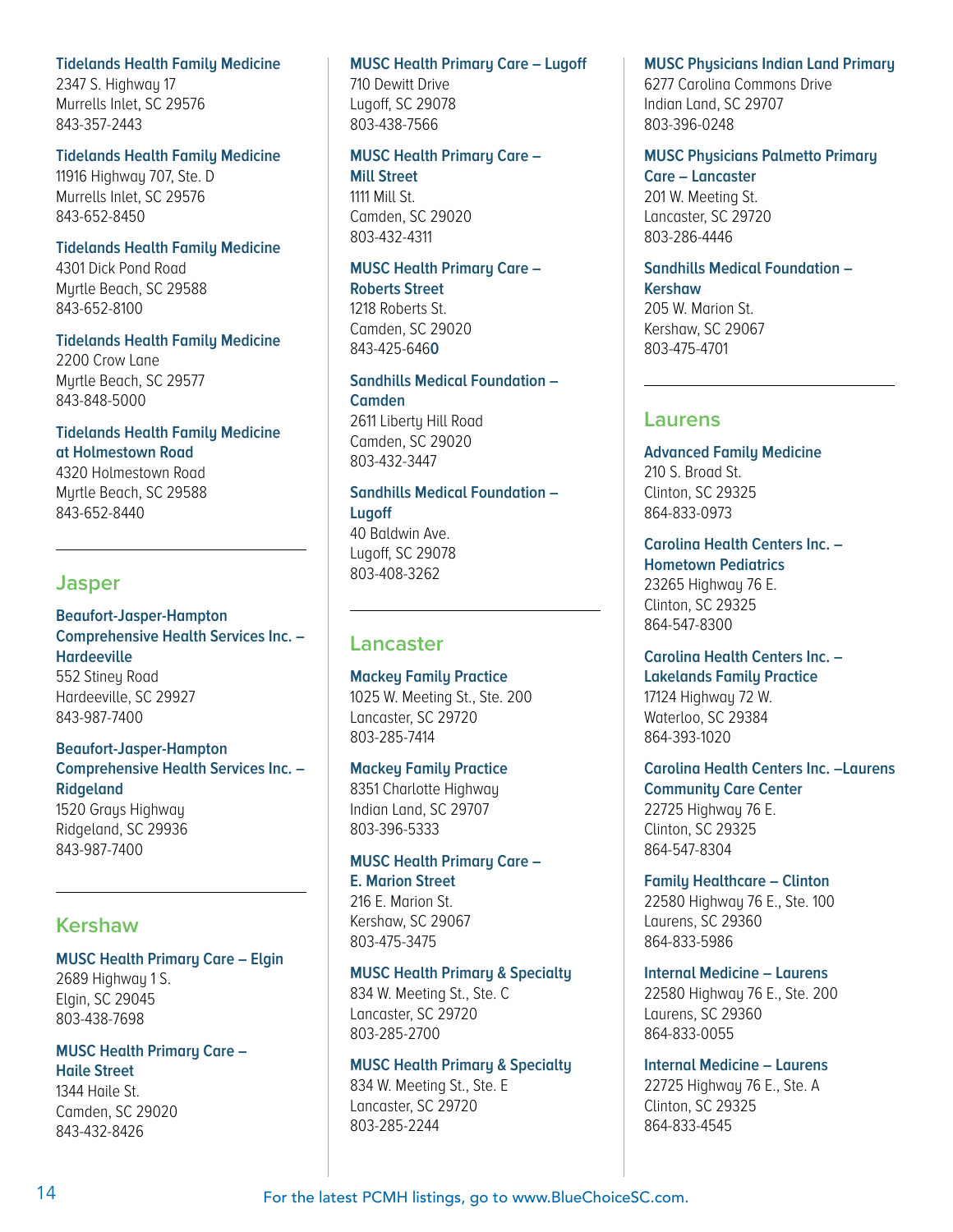#### **Laurens Family Medicine**

106 Parkview Drive Laurens, SC 29360 864-984-0571

# **Laurens Family Medicine –**

**Gray Court** 9600 Highway 14 Gray Court, SC 29645 864-876-4888

### **Medical Group of the Carolinas – ZF Family Medicine**

2846 N. Old Laurens Road Gray Court, SC 29645 864-560-4868

# **Lee**

**CareSouth – Bishopville/Hunt** 545 Sumter Highway Bishopville, SC 29010

803-484-5317

#### **Palmetto Health USC Family Medicine – Bishopville**

116 Hospital Square, Ste. 400 Bishopville, SC 29010 803-484-9424

# **Lexington**

#### **Brookland-Cayce Medical Practice** 1115 State St. Cayce, SC 29033 803-939-0174

**Brookland Community Pediatrics** 500 N. 12th St. West Columbia, SC 29169 803-217-0415

#### **Cayce West Columbia Primary Care**

407 N. Brown St. West Columbia, SC 29169 803-995-8936

#### **Chapin Family Practice**

1612 Chapin Road Chapin, SC 29036 803-345-3414

#### **Chapin Pediatrics**

723 Chapin Road Chapin, SC 29036 803-932-2200

#### **Harbison Medical Associates**

7033 Saint Andrews Road, Ste. 205 Columbia, SC 29212 803-749-1155

#### **Internal Medicine Associates**

146 E. Hospital Drive, Ste. 350 West Columbia, SC 29169 803-796-7270

## **Lakeview Family Medicine**

1316 N. Lake Drive Lexington, SC 29072 803-358-1191

#### **Lexington Family Practice**

146 E. Hospital Drive, Ste. 500 West Columbia, SC 29169 803-739-3550

#### **Lexington Family Practice – Gilbert**

4080 Augusta Highway Gilbert, SC 29054 803-892-1800

# **Lexington Family Practice – Irmo**

7037 Saint Andrews Road Columbia, SC 29212 803-732-0963

# **Lexington Family Practice – Lake Murray** 2006 Augusta Highway

Lexington, SC 29072 803-785-4747

# **Lexington Family Practice – Lexington**

122 Powell Drive Lexington, SC 29072 803-957-8400

#### **Lexington Family Practice – Otarre Point**

3799 12th St. Extension, Ste. 105 Cayce, SC 29033 803-926-6820

## **Lexington Family Practice – West Columbia**

3314 Platt Springs Road West Columbia, SC 29170 803-791-3494

## **Lexington Family Practice – White Knoll**

5535 Platt Springs Road Lexington, SC 29073 803-951-1880

#### **Lexington Internists – Irmo**

7033 Saint Andrews Road, Ste. 305 Columbia, SC 29212 803-936-7480

**Lexington Internists – Lexington**

811 W. Main St., Ste. 201 Lexington, SC 29072 803-358-6220

# **Lexington Medical Associates**

120 E. Medical Lane West Columbia, SC 29169 803-936-7210

## **Lexington Medical Center – Batesburg-Leesville (and Batesburg-Leesville Primary Care)** 338 E. Columbia Ave. Batesburg-Leesville, SC 29070 803-332-4300

## **Lexington Medical Center – Swansea (Swansea Internal Medicine and Swansea Primary Care)** 935 W. 2nd St. Swansea, SC 29160 803-568-2000

**Markowitz & Associates**

103 Saluda Ridge Court W. Columbia, SC 29169 803-794-3320

# **Mid-Carolina Internal Medicine**

131 Sunset Court West Columbia, SC 29169 803-796-2222

#### **Palmetto Pediatric &**

**Adolescent Clinic – Lexington** 1970 Augusta Highway Lexington, SC 29072 803-358-2370

# **Palmetto Primary Care Physicians**

7611 St. Andrews Road Irmo, SC 29063 803-714-3300

#### **Palmetto Primary Care Physicians**

3220 Sunset Blvd., Ste. 101 West Columbia, SC 29169 803-791-5680

# **Parkridge Medical Associates**

100 Palmetto Health Parkway, Ste. 220 Columbia, SC 29212 803-749-0693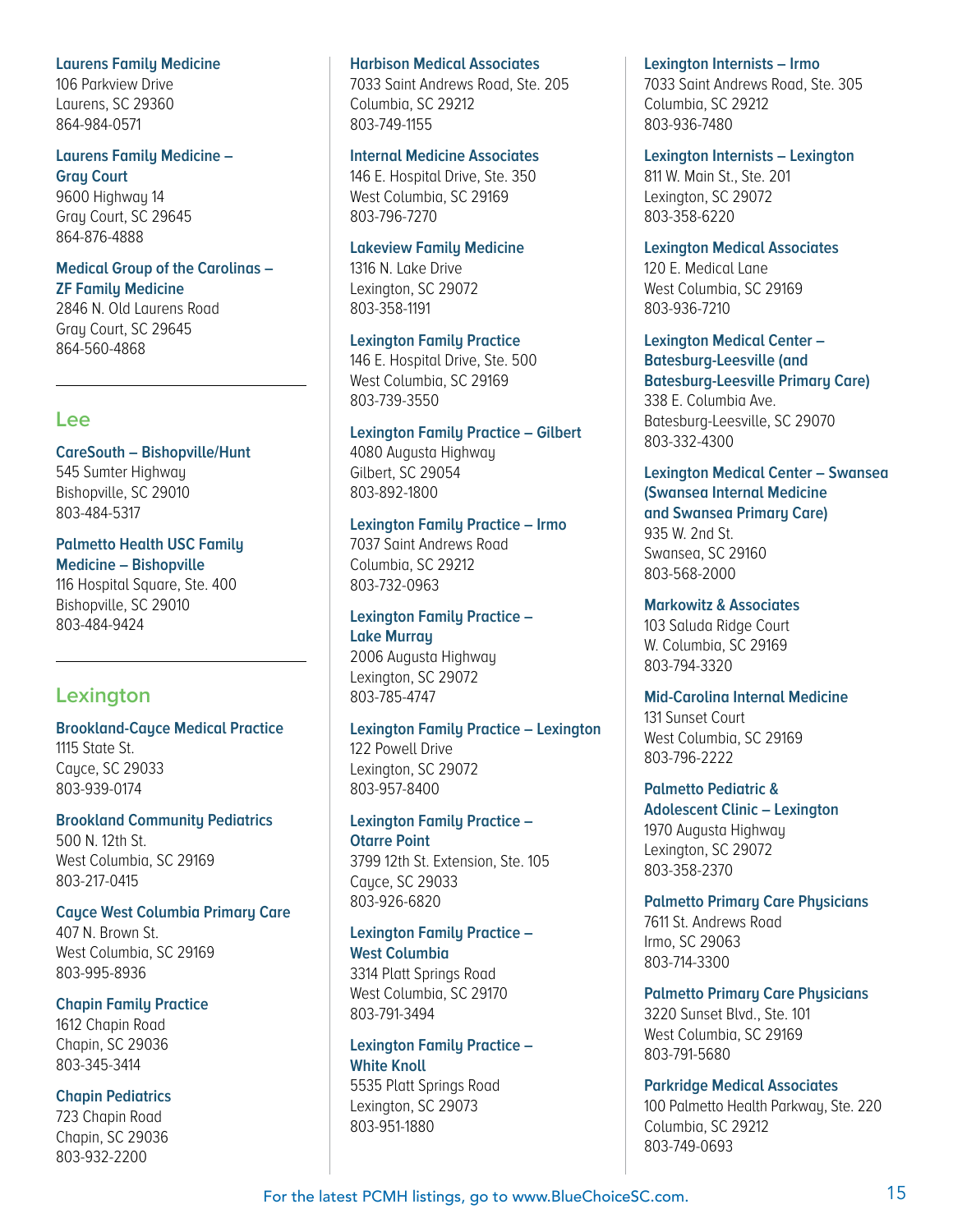#### **Pediatrics of Batesburg – Leesville**

120 W. Church St., Ste. E Batesburg, SC 29006 803-532-2208

#### **Pelion Family Practice**

8063 Edmund Highway Pelion, SC 29123 803-894-3736

# **Providence Family Medicine – Lexington**

2351 Augusta Highway Lexington, SC 29072 803-359-2486

#### **Sandhills Family Medicine**

811 W. Main St., Ste. 207 Lexington, SC 29072 803-358-6420

## **SC Pediatric Alliance**

4568 Sunset Blvd. Lexington, SC 29072 803-520-5144

# **SC Internal Medicine Associates & Rehabilitation**

1 Wellness Blvd., Ste. 200 Irmo, SC 29063 803-749-1111

#### **Senior Primary Care**

100 Palmetto Health Parkway, Ste. G-100 Columbia, SC 29212 803-907-7800

## **SouthernMed Pediatrics**

1633 S. Lake Drive Lexington, SC 29073 803-520-9370

#### **SouthernMED Pediatrics – Batesburg-Leesville**

141 E. Church St., Ste. C Leesville, SC 29070 803-520-9261

# **SouthernMED Pediatrics – Lake Murray**

424 Old Cherokee Road Lexington, SC 29072 803-520-5800

#### **Waverly Women's Healthcare**

338 E. Columbia Ave., Ste. B Batesburg-Leesville, SC 29070 803-532-1580

# **Marion**

# **CMC Primary Care – Marion**

1211 N. Main St. Marion, SC 29571 843-765-2985

#### **McLeod Family Medicine – Marion**

3032 W. Highway 76 Marion, SC 29574 843-777-7780

## **MUSC Children's Health Pediatrics**

2845 E. Highway 76, Ste. 4 Mullins, SC 29574 843-431-2650

## **MUSC Health Primary Care – Marion** 1205 N. Main St.

Marion, SC 29571 843-423-0760

#### **MUSC Health Primary Care – Mullins**

511 S. Main St. Mullins, SC 29574 843-464-8244

#### **MUSC Physicians Primary Care – Mullins** 2835 E. Highway 76, Ste. 7

Mullins, SC 29574 843-431-2710

# **Marlboro**

# **Agape Senior Primary Care Inc.**

304 E. Market St. Bennettsville, SC 29512 843-479-3838

#### **CareSouth Carolina**

210 W. Main St. Bennettsville, SC 29512 843-479-1200

## **CareSouth – Bennettsville**

999 Cheraw St. Bennettsville, SC 29512 843-479-2341

## **CareSouth – McColl**

225 S. Main St. McColl, SC 29570 843-523-5751

# **McLeod Pediatrics & Primary Care**

1076 Marlboro Way, Ste. 3 Bennettsville, SC 29512 843-479-0432

# **McCormick**

**Carolina Health Centers Inc. – McCormick Family Practice** 1319 S. Main St. McCormick, SC 29835 864-852-3336

**Family Healthcare Savannah Lake** 207 Holiday Road McCormick, SC 29835 864-391-5011

# **Newberry**

**Family Healthcare – Newberry** 2605 Kinard St., Ste. 200 Newberry, SC 29108 803-405-1900

**Little Mountain Family Health** 99 N. Mill St. Little Mountain, SC 29075 803-945-1005

#### **Lovelace Family Medicine**

600 N. Wheeler Ave. Prosperity, SC 29127 803-364-4852

#### **Pediatrics of Newberry**

2525 Kinard St. Newberry, SC 29108 803-405-0220

## **Pinner Clinic**

32 River St. Peak, SC 29122 803-945-7475

# **Oconee**

**Center for Family Medicine – Oconee**  139 Lila Doule Drive Seneca, SC 29672 864-482-3483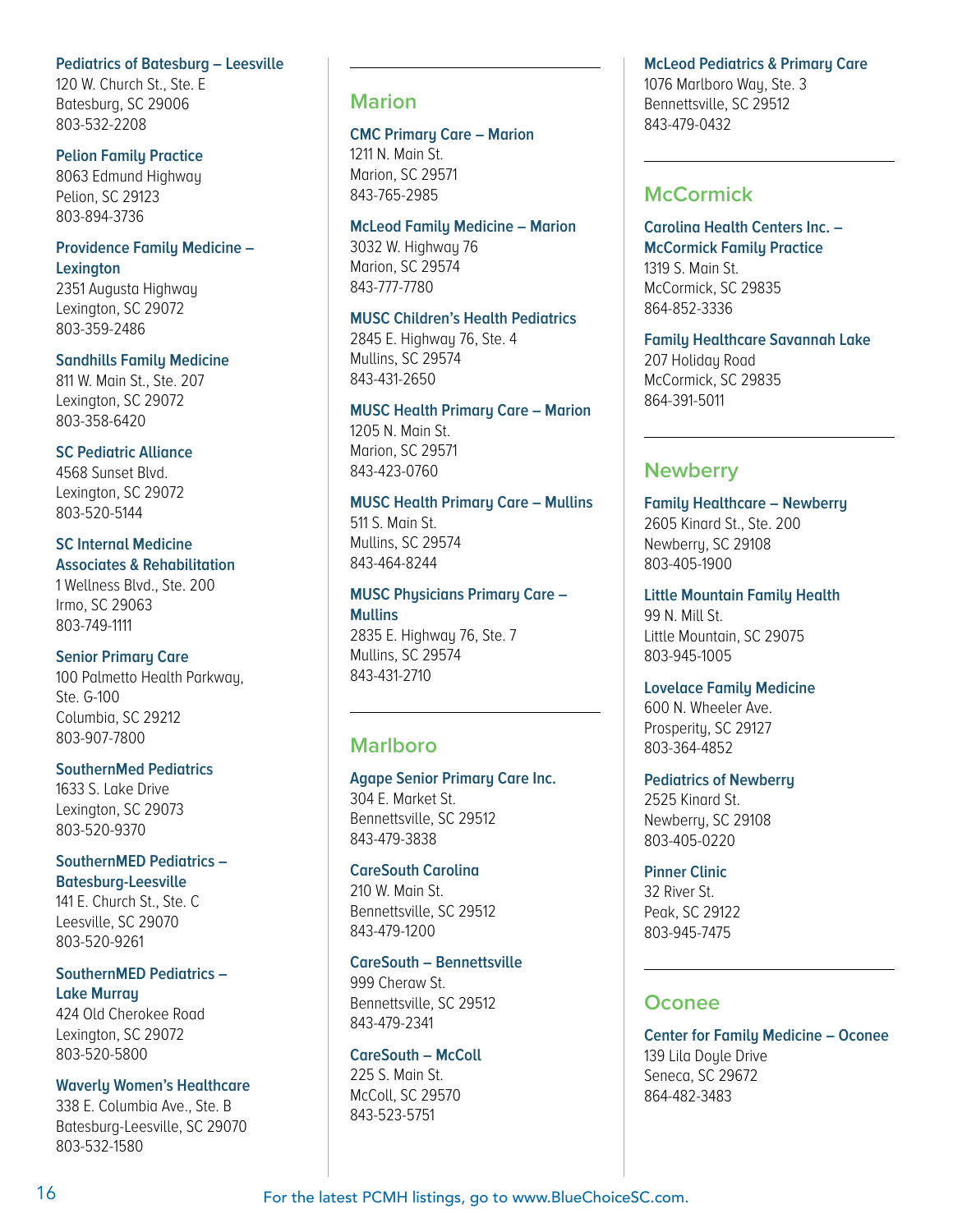#### **GHS Family Medicine – Walhalla**

103 Whitetail Drive Walhalla, SC 29691 864-638-3444

#### **Golden Corner Family Practice**

1205 S.C. Highway 11 West Union, SC 29696 864-638-5402

## **Mountain Lakes Family Medicine**

10110 Clemson Blvd. Seneca, SC 29678 864-482-3148

#### **Oconee Pediatrics PA**

15579 Wells Highway Seneca, SC 29678 864-882-7800

# **Prisma Health Clemson –**

**Seneca Pediatrics – Seneca** 109 Omni Drive, Ste. B Seneca, SC 29672 864-888-4222

## **Seneca Medical Associates**

11082 N. Radio Station Road Seneca, SC 29678 864-882-2314

#### **Upstate Family Medicine**

12016 N. Radio Station Road Seneca, SC 29678 864-882-6141

# **Orangeburg**

**Community Medical Center** 10278 Old Number Six Highway Vance, SC 29163 803-492-3031

#### **Edisto Family Practice** 1619 Carolina Ave. Orangeburg, SC 29115 803-531-7474

**Family Health Center** 3310 Magnolia St. Orangeburg, SC 29115 803-531-6932

# **Family Health Center at Holly Hill** 922 Holly St. Holly Hill, SC 29059

803-531-6900

# **Medical Center of Santee**

500 Bass Drive Santee, SC 29142 803-854-3805

# **Norfield Medical Center**

7061 Norway Road Neeses, SC 29107

# **North Family Medicine**

803-263-4086

4631 Savannah Highway North, SC 29112 803-247-2428

## **RMC Internal Medicine**

1097A Cook Road Orangeburg, SC 29118 803-534-5110

## **RMC Primary Care – Branchville**

215 Dorange Road Branchville, SC 23432 803-274-8400

# **RMC Primary Care – Holly Hill**

184 Bunch Ford Road Holly Hill, SC 29059 803-496-3312

# **RMC Primary Care – The Village**

1750 Village Park Drive Orangeburg, SC 29118 803-395-4160

## **Singleton Health Center**

1773 Village Park Drive Orangeburg, SC 29118 803-535-3600

#### **SouthernMED Pediatrics – Hillcrest**

1995 Saint Matthew Road Orangeburg, SC 29072 803-928-5525

#### **The Annex at TPC**

630 Laurel St. Orangeburg, SC 29115 803-536-2725

## **The Pediatric Clinic PA**

940 Holly St. Orangeburg, SC 29115 803-536-2725

# **Pickens**

**AnMed Health Carolina Kids** 885 Tiger Blvd. Clemson, SC 29631 864-888-3020

**AnMed Health Clemson Family Medicine**  895 Tiger Blvd. Clemson, SC 29631 864-654-6800

864-897-8280

#### **Cannon Family Practice – Eastside** 111 W. Roper Road Easley, SC 29640

**Cannon Family Practice – Liberty** 105 Liberty Blvd. Liberty, SC 29657 864-843-8500

# **Clemson Primary Care**

101 Chapman Hill Road, Ste. 201 Clemson, SC 29631 864-653-4071

# **Easley Family Practice & Internal Medicine** 106 John St. Easley, SC 29640

864-859-2220 **Easley Internal Medicine** 704 N. A St. Easley, SC 29640

# 864-859-4480 **Family Practice Associates of Easley**

700 Brushy Creek Road Easley, SC 29642 864-306-9661

# **Foothills Internal Medicine**

1648 Gentry Memorial Highway Easley, SC 29640 864-855-1331

# **Liberty Family Care**

300 W. Front St. Liberty, SC 29657 864-843-5605

**Prisma Health Clemson – Seneca Pediatrics – Clemson** 450 Old Greenville Highway Clemson, SC 29631 864-654-6034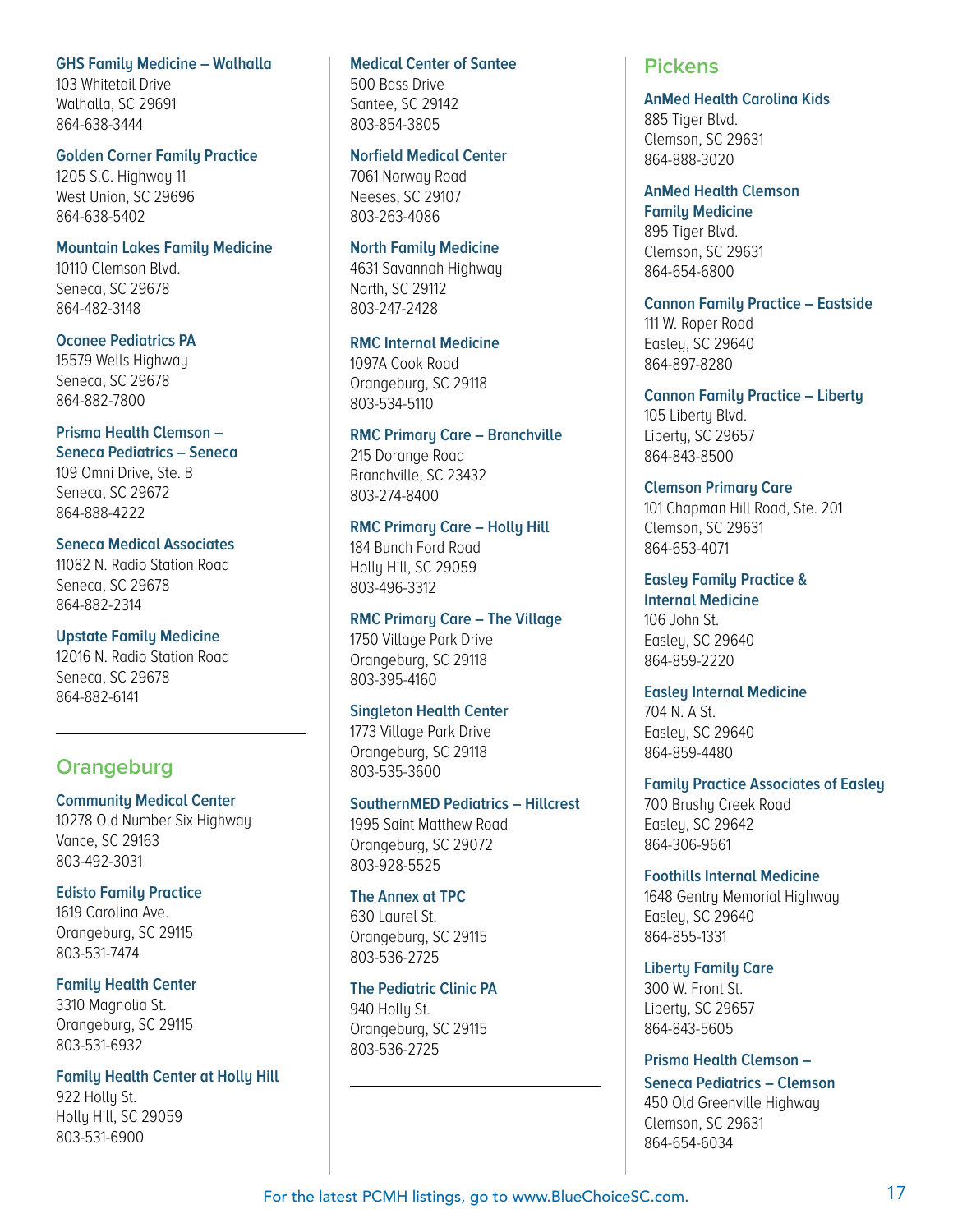# **Prisma Health Pediatric Associates –**

**Easley**

800 N. A St. Easley, SC 29640 864-855-001

#### **SouthernMED Pediatrics – Clemson**

133 Thomas Green Blvd., Ste. 202 Clemson, SC 29631 864-643-5001

# **Richland**

#### **Agape Senior Primary Care Inc.**

1614 Main St., Ste. C Columbia, SC 29201 803-451-6133

## **Albert Humphrey, M.D.**

4100 N. Main St., Ste. 101 Columbia, SC 29203 803-754-0006

# **Associates in Internal Medicine**

2001 Laurel St., Ste. 300 Columbia, SC 29204 803-254-2786

## **Ballentine Family Medicine**

1079 Dutch Fork Road Irmo, SC 29063 803-749-8900

#### **Ballentine Pediatrics LLC**

11134 Broad River Road, Ste. D Irmo, SC 29063 803-732-0920

#### **Blythewood Medical Associates**

428 McNulty St., #2 Blythewood, SC 29016 803-754-8941

#### **Carolina Pediatrics – Downtown**

2113 Adams Grove Road, Ste. 101 Columbia, SC 29203 803-256-0531

#### **Carolina Pediatrics – Irmo**

1033 Kinley Road Irmo, SC 29063 803-376-2838

## **Colonial Family Practice & Ambulatory Care**

4700 Forest Drive, Ste. 101 Columbia, SC 29206 803-256-1511

#### **Eau Claire Internal Medicine**

4605 Monticello Road, Bldg. A, #3 Columbia, SC 29203 803-754-0151

#### **Five Points Pediatrics**

1228 Harden St. Columbia, SC 29204 803-748-7002

#### **Gottlieb Internal Medicine**

2601 Laurel St., Ste. 120 Columbia, SC 29204 803-254-7889

#### **Hopkins Pediatrics & Family Medicine**

9023 Garners Ferry Road Hopkins, SC 29061 803-978-1848

#### **Lexington Family Practice –**

**Ballentine** 1846 Dutch Fork Road Irmo, SC 29063 803-781-5200

**Lexington Family Practice – Northeast** 76 Polo Road Columbia, SC 29223 803-699-7255

## **Lexington Family Practice – Summit** 103 Summit Centre Drive

Columbia, SC 29229 803-382-2450

# **Lexington Internists – Irmo**

7033 Saint Andrews Road, Ste. 305 Columbia, SC 29212 803-936-7480

# **Lexington Internists – Laurel**

1750 Laurel St. Columbia, SC 29201 803-779-3378

#### **Lexington Internists – Northeast**

21 Gateway Corners Park, #101 Columbia, SC 29203 803-865-2122

#### **Midlands Internal Medicine**

115 Blarney Drive, Ste. 108 Columbia, SC 29223 803-462-9200

#### **Northeast Family Practice**

115 Blarney Drive, Ste. 209 Columbia, SC 29223 803-736-6262

#### **Palmetto Family Medicine**

109 Barton Creek Court Columbia, SC 29229 803-256-2286

**Palmetto Health USC Family Medicine – Colonial** 3209 Colonial Drive Columbia, SC 29203 803-434-6113

#### **Palmetto Health USC Family Medicine – Forest Acres**

3600 Forest Drive, Ste. 300 Columbia, SC 29204 803-749-5101

## **Palmetto Health USC Geriatrics – Farrow**

3010 Farrow Road, Ste. 300 Columbia, SC 29203 803-434-1210

#### **Palmetto Health USC Medical Group Internal Medicine – Medical Park** 2 Medical Park Road, Ste. 501 Columbia, SC 29203 803-545-5444

**Palmetto Health USC Medical Group Primary Care**  1301 Taylor St., Ste. 8A Columbia, SC 29201 803-929-2955

**Palmetto Primary Care Physicians**  1415 Blanding St., Ste. 2 Columbia, SC 29201 803-256-1518

**Palmetto Primary Care Physicians** 710 Rabon Road, Ste. 202 Columbia, SC 29203 803-636-2121

**Palmetto Primary Care Physicians** 3930 Devine St. Columbia, SC 29205 803-227-5330

# **Palmetto Primary Care Physicians**

710 Rabon Road, Ste. 203 Columbia, SC 29203 803-365-8670

# **Palmetto Primary Care Physicians**

3700 Forest Drive, Ste. 200 Columbia, SC 29204 803-799-1922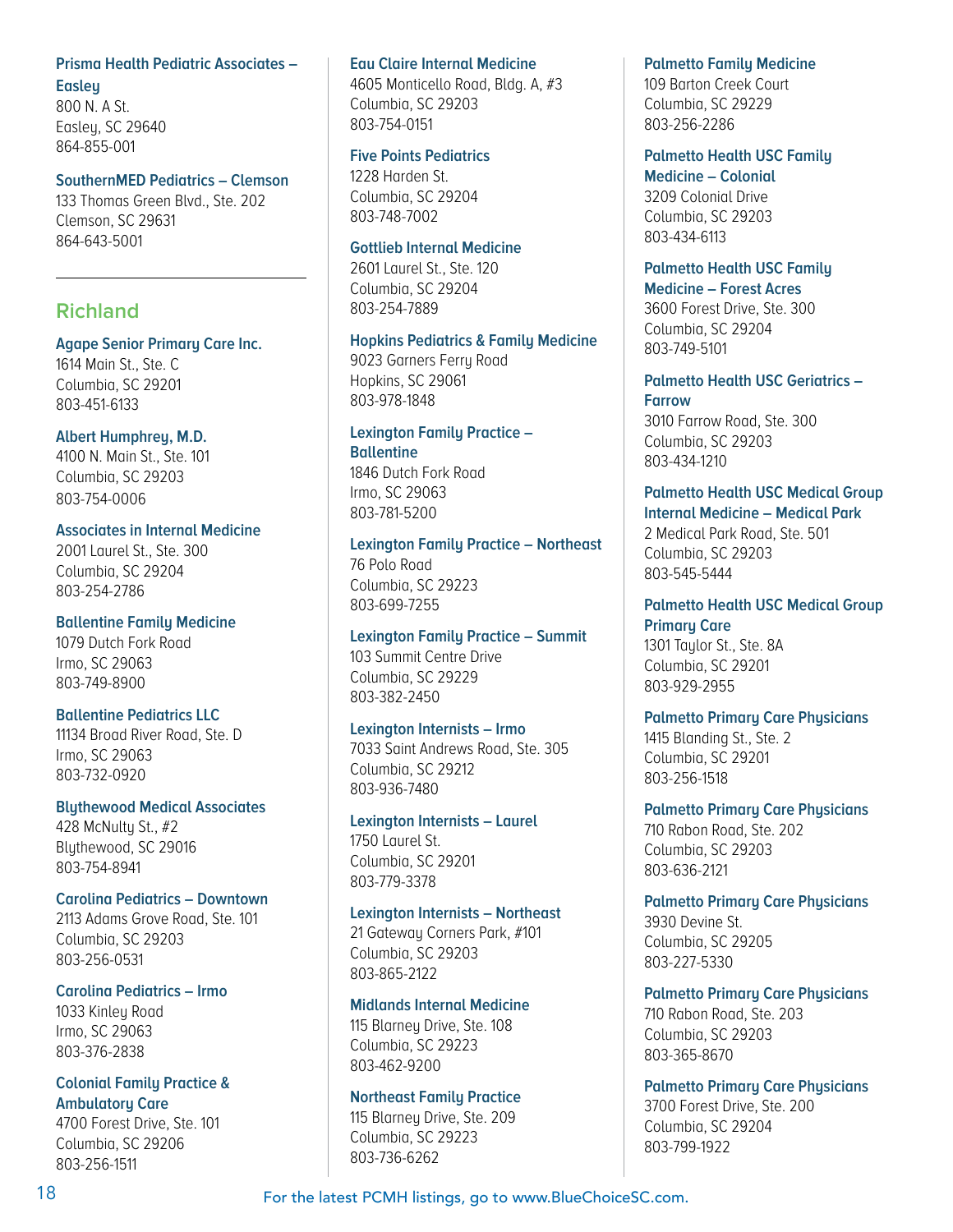## **Prisma Health Children's Hospital Outpatient Center**

14 Richland Medical Park, #400 Columbia, SC 29203 803-434-7945

# **Prisma Health Family Medicine – Forest Drive**

3600 Forest Drive, Ste. 300 Columbia, SC 29204 803-749-5101

#### **Prisma Health Internal Medicine**

2 Medical Park Road, Ste. 203 Columbia, SC 29203 803-434-8090

## **Prisma Health Internal Medicine – Blarney Drive**

115 Blarney Drive, Ste. 109 Columbia, SC 29223 803-462-9200

#### **Providence Columbia Medical Associates**

2750 Laurel St., Ste. 303 Columbia, SC 29204 803-252-1953

**Providence Family Medicine – Clemson Road** 105 Professional Park Road Columbia, SC 29229 803-227-8828

## **Providence Internal Medicine – Downtown**

2601 Laurel St., Ste. 230 Columbia, SC 29204 803-227-5320

#### **Providence Northeast Family Care**

114 Gateway Corp. Blvd., Ste. 350 Columbia, SC 29203 803-365-8670

# **SC Pediatric Alliance**

1749 Marshall St. Columbia, SC 29203 803-252-1801

# **SC Pediatric Alliance**

140 Park Central Drive Columbia, SC 29203 803-779-4001

# **SC Pediatric Alliance**

110 Summit Centre Drive Columbia, SC 29229 803-744-9000

# **SC Pediatric Alliance**

601 Clemson Road Columbia, SC 29229 803-788-4886

# **SC Pediatric Alliance**

300 Rice Meadow Way Columbia, SC 29229 803-788-6360

## **SC Pediatric Alliance**

7941 Broad River Road Irmo, SC 29063 803-407-0704

## **SC Pediatric Alliance**

7448 Broad River Road Irmo, SC 29063 803-732-0140

# **SC Pediatric Alliance**

206 Medical Circle West Columbia, SC 29169 803-796-9200

# **SouthernMED Pediatrics**

120 Highland Center Drive, Ste. 100 Columbia, SC 29203 803-788-0577

# **SouthernMED Pediatrics**

6108 Garners Ferry Road Columbia, SC 29209 803-647-1265

#### **SouthernMED Pediatrics – Northeast Columbia**

237 Longtown Road Columbia, SC 29229 803-404-5638

# **South Hampton Family Practice**

5900 Garners Ferry Road Columbia, SC 29209 803-695-5450

# **Springwood Lake Primary Care**

1721 Horseshoe Drive Columbia, SC 29223 803-626-0600

# **Spring Valley Family Practice**

229 Longtown Road Columbia, SC 29229 803-419-4949

# **Sterling Sharpe Pediatrics**

4605 Monticello Road, Bldg. A #2 Columbia, SC 29203 803-252-7001

# **The Columbia Medical Group**

4540 Trenholm Road Columbia, SC 29206 803-790-4700

**USC Family Medicine** 

2 Medical Park Road, Ste. 203 Columbia, SC 29203 803-545-6200

**USC Internal Medicine** 1801 Sunset Drive Columbia, SC 29203 803-434-4100

## **Waverly Family Practice**

1228 Harden St., Ste. C Columbia, SC 29204 803-748-1181

## **Waverly Women's Healthcare**

1228 Harden St., Ste. B Columbia, SC 29204 803-744-0540

# **Wellspring Family Medicine**

110 Atrium Way Columbia, SC 29223 803-865-9655

# **Saluda**

**Carolina Health Centers Inc. – Ridge Spring Family Practice** 201 Aiken Road Ridge Spring, SC 29129 803-685-3100

**Carolina Health Centers Inc. – Saluda Family Practice** 219 Greenwood Highway Saluda, SC 29138 864-445-2181

**Family Healthcare – North Saluda** 595 Newberry Highway Saluda, SC 29138 864-445-2500

**Family Healthcare – South Saluda** 102 R.L. Sawyer MD Drive Saluda, SC 29138 864-445-2173

**Medical Group of the Carolinas**  322 W. South St. Union, SC 29379 864-429-8029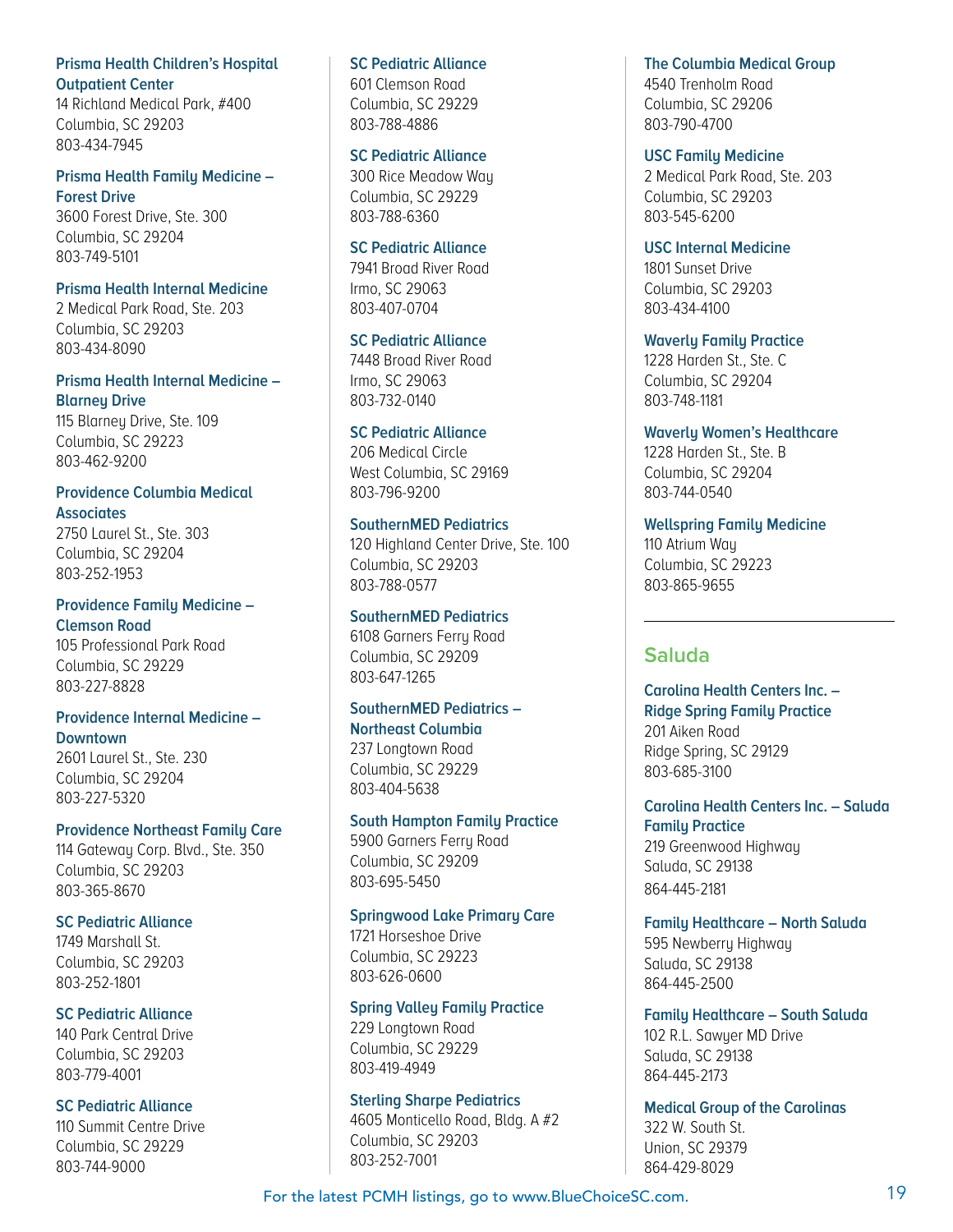# **Union Medical Center – Center for Family Medicine**

322 W. South St. Union, SC 29379 864-429-8029

# **Spartanburg**

**GHS Medical Center – Boiling Springs** 2400 Boiling Springs Road, Ste. A

Boiling Springs, SC 29316 864-599-0731

**Medical Group of the Carolinas – Carolina Family Physicians**

1690 Skylyn Drive, Ste. 210 Spartanburg, SC 29307 864-253-8170

**Medical Group of the Carolinas** 5229 Highway 221 Roebuck, SC 29376 864-576-8193

**Medical Group of the Carolinas** 

2995 Reidville Road, Ste. 210 Spartanburg, SC 29301 864-253-8140

## **Medical Group of the Carolinas**

1690 Skylyn Drive, Ste. 300 Spartanburg, SC 29307 864-342-4000

#### **Medical Group of the Carolinas**

2191 Southport Road Spartanburg, SC 29306 864-215-4840

**Medical Group of the Carolinas – Center for Family Medicine**

101 E. Wood St. Spartanburg, SC 29303 864-560-6193

# **Medical Group of the Carolinas –**

**Family Medicine – Boiling Springs** 3941 Highway 9 Boiling Springs, SC 29316 864-560-3650

#### **Medical Group of the Carolinas –**

**Family Medicine – Converse Heights** 120 Heywood Ave., Ste. 200 Spartanburg, SC 29302 864-573-9595

**Medical Group of the Carolinas – Family Medicine – Duncan/Spartanburg** 1575 East Main St.

Duncan, SC 29334 864-560-3500

# **Medical Group of the Carolinas –**

**Family Medicine – Five Forks** 2801 Woodruff Road, Ste. 101 Simpsonville, SC 29681 864-849-9170

# **Medical Group of the Carolinas –**

**Family Medicine – Inman** 12230 Asheville Highway Inman, SC 29349 864-472-2144

#### **Medical Group of the Carolinas – Family Medicine – Landrum**

133 N. Howard Ave. Landrum, SC 29356 864-457-3838

#### **Medical Group of the Carolinas – Family Medicine – Pacolet**

7221 S. Pine St. Pacolet, SC 29372 864-474-1528

# **Medical Group of the Carolinas – Family Medicine – Woodruff** 511 Cross Anchor Road

Woodruff, SC 29388 864-278-6031

# **Medical Group of the Carolinas – Internal Medicine – Greer**

2755 S. Highway 14, Ste. 1210 Greer, SC 29650 864-879-7556

#### **Medical Group of the Carolinas – Internal Medicine – Spartanburg**

118 Dillon Drive Spartanburg, SC 29307 864-560-9056

#### **Medical Group of the Carolinas – Internal Medicine – Spartanburg** 100 East Wood St., Ste. 401 Spartanburg, SC 29303 864-560-6851

# **Medical Group of the Carolinas – Internal Medicine – Westside**

8311 Warren H. Abernathy Highway Spartanburg, SC 29301 864-560-9435

#### **Medical Group of the Carolinas – Medical Affiliates – North Grove**

1330 Boiling Springs Road, Ste. 2500 Spartanburg, SC 29303 864-585-5433

# **Medical Group of the Carolinas Pediatrics – Boiling Springs**

575 Ingles Drive Inman, SC 29349 864-342-4090

**Medical Group of the Carolinas Pediatrics – North Grove** 1330 Boiling Springs Road, Ste. 1300 Spartanburg, SC 29303 864-560-6345

#### **Medical Group of the Carolinas Pediatrics – Westside** 8311 Warren H. Abernathy Highway

Spartanburg, SC 29301 864-560-9600

# **Palmetto Medical Associates** 500 Squires Point, Ste. B

Duncan, SC 29334 864-968-5123

#### **Parkside Pediatrics**  3020 Reidville Road, Ste. B

Spartanburg, SC 29301 864-272-0388

#### **Prisma Health Pediatric Associates – Spartanburg**

249 N. Grove Medical Park Drive, Ste. 100 Spartanburg, SC 29303 864-582-8135

# **ReGenesis Health Care**

750 South Church St. Spartanburg, SC 29306 864-582-2411

**ReGenesis Health Care – Langdon** 460 Langdon St. Spartanburg, SC 29302 864-582-2411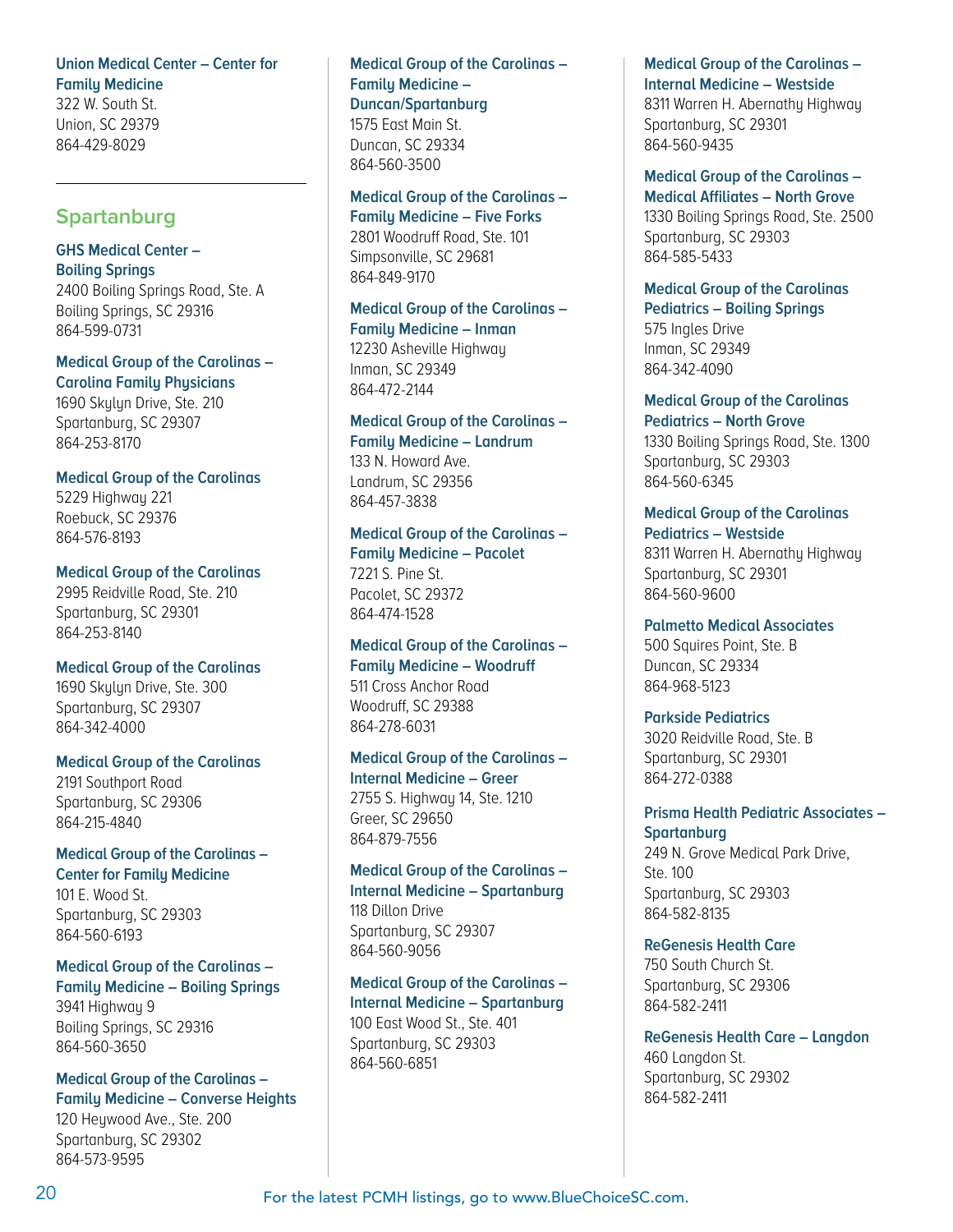#### **ReGenesis Health Care – Park Hills**

301 Crescent Ave. Spartanburg, SC 29306 864-582-2411

#### **ReGenesis Health Care – Woodruff**

220 Irbu St. Woodruff, SC 29388 864-670-9415

## **Skylyn Medical Associates**

1776 Skylyn Drive Spartanburg, SC 29307 864-577-9970

# **SMC – Center for Family Medicine**

702 S. Alabama Ave. Chesnee, SC 29323 864-560-9100

## **Spartanburg Medical Center – Center for Pediatrics**

101 E. Wood St. Spartanburg, SC 29303 864-560-6287

#### **Westgate Family Physicians** 105 Powell Mill Road Spartanburg, SC 29301

864-574-0070

#### **Westside Internal Medicine** 3070 Reidville Road Spartanburg, SC 29301 864-576-5764

# **Sumter**

**Carolina Family Medicine of Sumter**  115 N. Sumter St., Ste. 400 Sumter, SC 29150 803-774-7425

# **Colonial Family Practice**

325 Broad St., Ste. 100 Sumter, SC 29150 803-773-5227

# **Colonial Family Practice**

215 W. Hampton Ave. Sumter, SC 29150 803-773-5227

#### **Colonial Family Practice – Wesmark**

308 W. Wesmark Blvd. Sumter, SC 29150 803-773-5227

**Colonial Family Practice – W. Liberty** 674 W. Liberty St. Sumter, SC 29150 803-757-4649

#### **Palmetto Adult Medicine**

1295 Wilson Hall Road Sumter, SC 29150 803-905-6800

## **Palmetto Family Practice**

115 N. Sumter St., Ste. 315 Sumter, SC 29150 803-934-0810

# **Palmetto Health USC Medical Group**

738 W. Liberty St., Ste. A Sumter, SC 29150 803-775-6374

#### **Sandhills Medical Foundation – Sumter** 425 N. Salem Ave.

Sumter, SC 29150 803-778-2442

# **Williamsburg**

**HopeHealth – Greeleyville** 86 North Main St. Greeleyville, SC 29056 843-426-2335

## **HopeHealth – Kingstree**

520 Thurgood Marshall Blvd., Ste. B Kingstree, SC 29556 843-355-5628

# **McLeod Family Medicine – Kingstree**

512 Nelson Blvd., Ste. 200 Kingstree, SC 29556 843-355-5459

# **MUSC Physicians Primary Care – Kingstree**

342 W. Main St. Kingstree, SC 29556 843-355-3621

# **Tidelands Health Family Medicine**

456 N. Main St. Hemingway, SC 29554 843-558-9319

# **York**

# **First Care Medical Clinic**

1462 Constitution Blvd. Rock Hill, SC 29732 803-909-4040

## **Metrolina Medical Associates**

2670 Mills Park Drive Rock Hill, SC 29732 803-985-3939

## **Premier Clinics Rock Hill**

1609 Constitution Blvd. Rock Hill, SC 29732 803-326-3000

#### **SouthernMED Pediatrics – Fort Mill**

342 Patricia Lane, Ste. 105 Fort Mill, SC 29708 803-431-7490

# **GEORGIA Hart**

**AnMed Health Hartwell Family Medicine** 28 Chandler Center Hartwell, GA 30643 706-376-9852

# **NORTH CAROLINA Brunswick**

**McLeod Primary Care – Sunset Beach** 690 Sunset Blvd. N., Ste. 109 Sunset Beach, NC 28468 910-575-8488